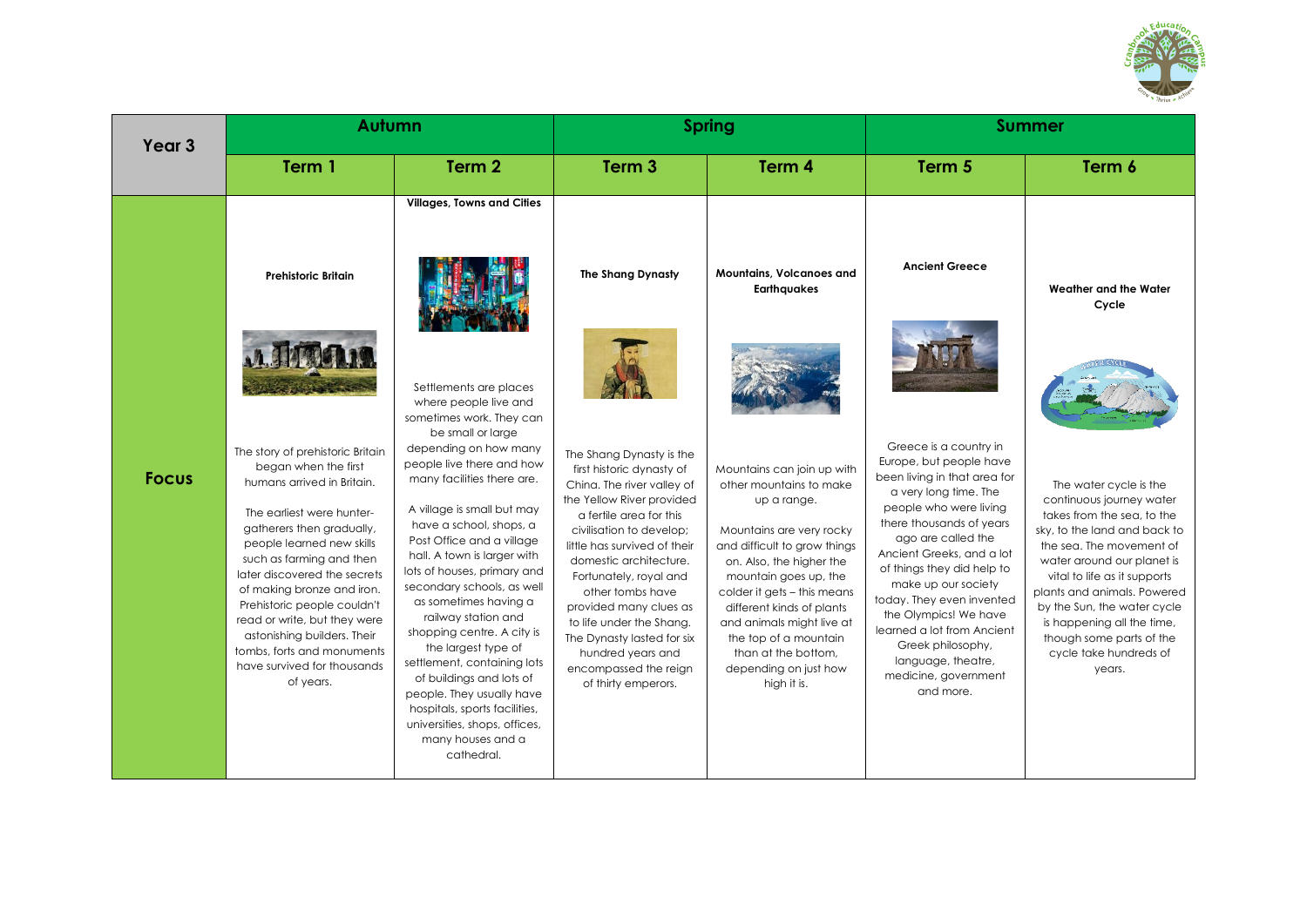

|                | Fiction:                 | Fiction:              |                           |                          |                            |                              |
|----------------|--------------------------|-----------------------|---------------------------|--------------------------|----------------------------|------------------------------|
|                |                          |                       | Fiction:                  |                          | Non-Fiction:               | Fiction:                     |
|                | <b>Adventure Stories</b> | Stories by the Same   |                           |                          |                            |                              |
|                |                          | Author                | <b>Stories from Other</b> |                          | <b>Explanations</b>        | <b>Plays and Dialogues</b>   |
|                | Fair's Fair by Leon      |                       | <b>Cultures</b>           |                          |                            |                              |
|                | Garfield                 | Mimi and the Mountain |                           | Fiction:                 | How to Invent by Lynn      | <b>Paddington Goes for</b>   |
|                |                          | Dragon by Michael     | Dragons: Truth, Myth      |                          | Huggins-Cooper             | Gold by Michael Bond         |
| <b>English</b> |                          | Morpurgo              | and Legend by David       | <b>Adventure Stories</b> |                            |                              |
|                |                          |                       | Passes                    |                          |                            |                              |
| <b>Writing</b> | Non-Fiction:             |                       |                           | Blue John by Berlie      |                            |                              |
|                |                          |                       |                           | Doherty                  | Non-Fiction:               | Non-Fiction:                 |
|                | <b>Letters</b>           | Non-Fiction:          |                           |                          |                            |                              |
|                | Ask Dr K Fisher About    |                       | Poetry                    |                          | <b>Instructions</b>        | <b>Chronological Reports</b> |
|                |                          | <b>Recounts</b>       |                           |                          | Grow Your Own              | The Great Fire of London     |
|                | Animals/Minibeasts/      |                       | Poetry Pie by Roger       |                          |                            |                              |
|                | Dinosaurs/Reptiles by    | Beatrice's Dream by   | McGough                   |                          | Lettuce by Helen Lanz      | by Emma Adams                |
|                | Claire Llewellyn         | Karen Lynne Williams  |                           |                          |                            |                              |
|                | Fiction:                 | <b>Fiction:</b>       |                           |                          |                            |                              |
|                |                          |                       |                           |                          |                            |                              |
|                | Stone Age Boy by         | One Christmas Wish by |                           |                          |                            |                              |
|                | Satoshi Kitamura         | Katherine Rundell     |                           |                          |                            |                              |
|                |                          |                       |                           |                          | <b>Fiction:</b>            | Fiction:                     |
|                |                          |                       |                           |                          |                            |                              |
|                |                          |                       | Fiction:                  | Fiction:                 |                            |                              |
| Guided         |                          |                       |                           |                          |                            | Pugs of the Frozen North     |
| <b>Reading</b> | Fiction:                 | Fiction:              | Varjak Paw by SF Said     | The Iron Man by Ted      | <b>Operation Gadgetman</b> | by Philip Reeve and          |
|                |                          |                       |                           | Hughes                   | by Malorie Blackman        | Sarah McIntyre               |
|                | <b>Picture Book</b>      | <b>Picture Book</b>   |                           |                          |                            |                              |
|                |                          |                       |                           |                          |                            |                              |
|                | Amazing Grace by Mary    | The Proudest Blue by  |                           |                          |                            |                              |
|                | Hoffman                  | Ibtihaj Muhammad      |                           |                          |                            |                              |
|                |                          |                       | <b>Power Maths</b>        |                          |                            | <b>Power Maths</b>           |
|                |                          | <b>Power Maths</b>    |                           |                          | <b>Power Maths</b>         |                              |
|                | <b>Power Maths</b>       |                       | Multiplication and        | <b>Power Maths</b>       |                            | Angles and properties of     |
|                |                          | Addition and          | Division (2)              |                          | Fractions (2)              | shapes                       |
| <b>Maths</b>   | Place Value within 1,000 | Subtraction           |                           | Length                   |                            |                              |
|                | Addition and Subtraction |                       | Money                     | Fractions (1)            | Time                       | Mass                         |
|                |                          | Multiplication and    |                           |                          |                            |                              |
|                |                          | Division (1)          | <b>Statistics</b>         |                          |                            | Capacity                     |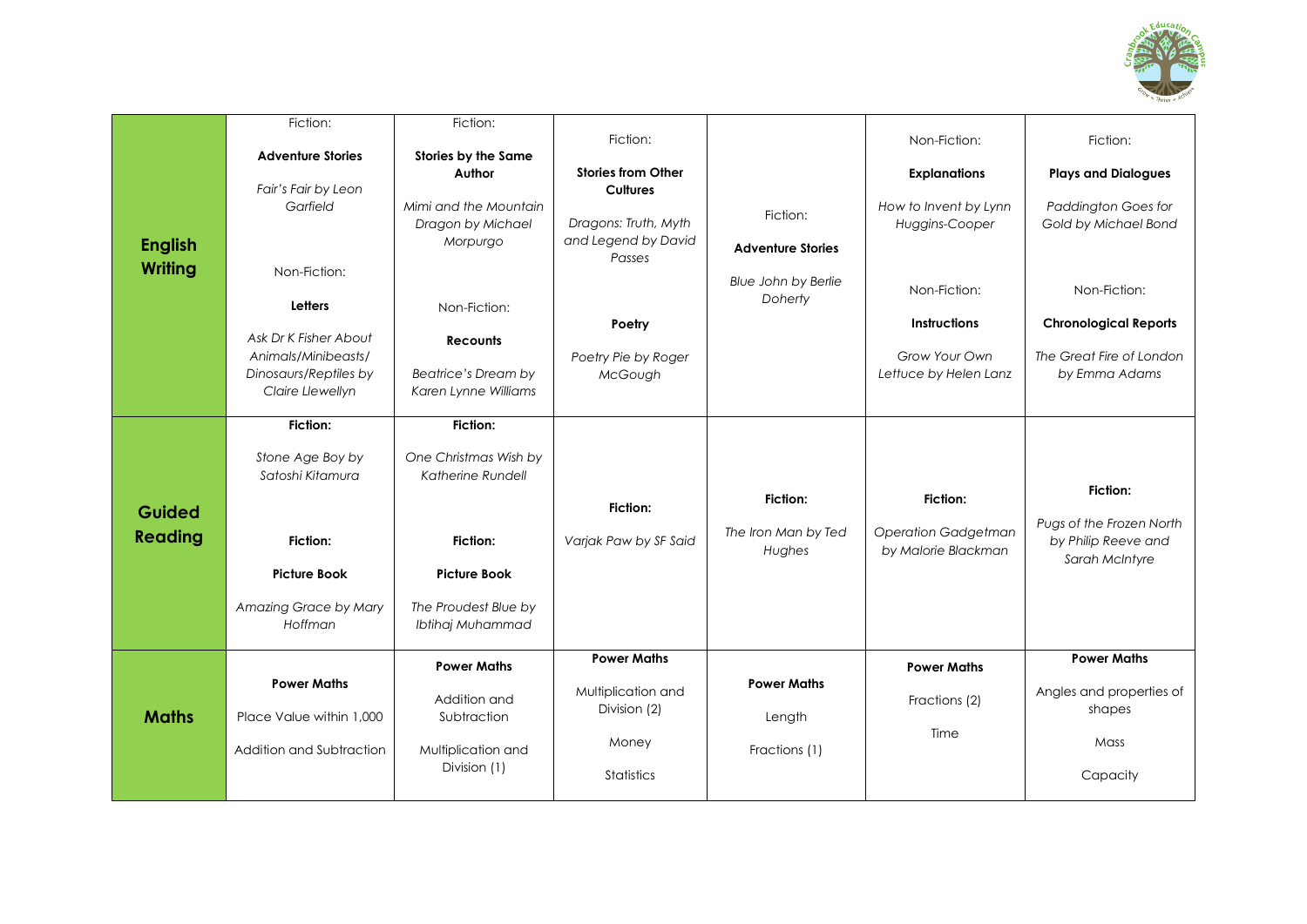

| <b>Science</b> | <b>Rising Star - Switched On</b><br>'Earth Rocks'<br>I can set up and carry<br>out simple, practical<br>activities and fair tests.<br>I can collect and record<br>data from observations<br>and tests.<br>I can use results to draw<br>conclusions and suggest<br>improvements or new<br>questions.                                                            | <b>Rising Star - Switched</b><br>On 'Food and Our<br><b>Bodies'</b><br>I can gather, record<br>and present data in<br>different ways.<br>I can observe and<br>compare animals with<br>and without skeletons.<br>I can make systematic<br>and careful<br>observations. | <b>Rising Star - Switched</b><br>On 'Mirror, Mirror'<br>I can record<br>observations and<br>make sense of them.<br>I can design and carry<br>out a fair test.<br>I can research and<br>gather some key facts<br>about how mirrors<br>have been made<br>over the centuries.                                                                             | <b>Rising Star - Switched</b><br>On 'How does your<br>garden grow?'<br>I can set up simple<br>practical enquiries.<br>I can ask relevant<br>questions and use<br>different types of<br>scientific enquiry to<br>answer them.<br>I can record the<br>findings using drawings<br>and labelled diagrams. | <b>Rising Star - Switched</b><br>On 'Opposites Attract'<br>I can report and<br>present findings from<br>enquiries.<br>I can list at least ten<br>uses of magnets in<br>everyday life.<br>I can predict whether<br>two magnets will<br>attract or repel each<br>other.                   | <b>Rising Star - Switched On</b><br>'We are Astronauts'<br>I can set up simple<br>practical enquiries.<br>I can ask relevant<br>questions and use<br>different types of<br>scientific enquiry to<br>answer them.<br>I can record the findings<br>using drawings and<br>labelled diagrams. |
|----------------|----------------------------------------------------------------------------------------------------------------------------------------------------------------------------------------------------------------------------------------------------------------------------------------------------------------------------------------------------------------|-----------------------------------------------------------------------------------------------------------------------------------------------------------------------------------------------------------------------------------------------------------------------|--------------------------------------------------------------------------------------------------------------------------------------------------------------------------------------------------------------------------------------------------------------------------------------------------------------------------------------------------------|-------------------------------------------------------------------------------------------------------------------------------------------------------------------------------------------------------------------------------------------------------------------------------------------------------|-----------------------------------------------------------------------------------------------------------------------------------------------------------------------------------------------------------------------------------------------------------------------------------------|-------------------------------------------------------------------------------------------------------------------------------------------------------------------------------------------------------------------------------------------------------------------------------------------|
| <b>History</b> | <b>Prehistoric Britain</b><br>Use an increasing range<br>of common words and<br>phrases relating to the<br>passing of time.<br>(Chronological<br>understanding)<br>Describe where the<br>people and events<br>studied fit within a<br>chronological framework<br>and identify similarities<br>and differences<br>between ways of life in<br>different periods. |                                                                                                                                                                                                                                                                       | <b>The Shang Dynasty</b><br>Use an increasing<br>range of common<br>words and phrases<br>relating to the passing<br>of time.<br>(Chronological<br>understanding)<br>Describe where the<br>people and events<br>studied fit within a<br>chronological<br>framework and<br>identify similarities and<br>differences between<br>ways of life in different |                                                                                                                                                                                                                                                                                                       | <b>Ancient Greece</b><br>Use an increasing<br>range of common<br>words and phrases<br>relating to the passing<br>of time. (Chronological<br>understanding)<br>Describe memories of<br>key events in his/her life<br>using historical<br>vocabulary.<br>(Chronological<br>understanding) |                                                                                                                                                                                                                                                                                           |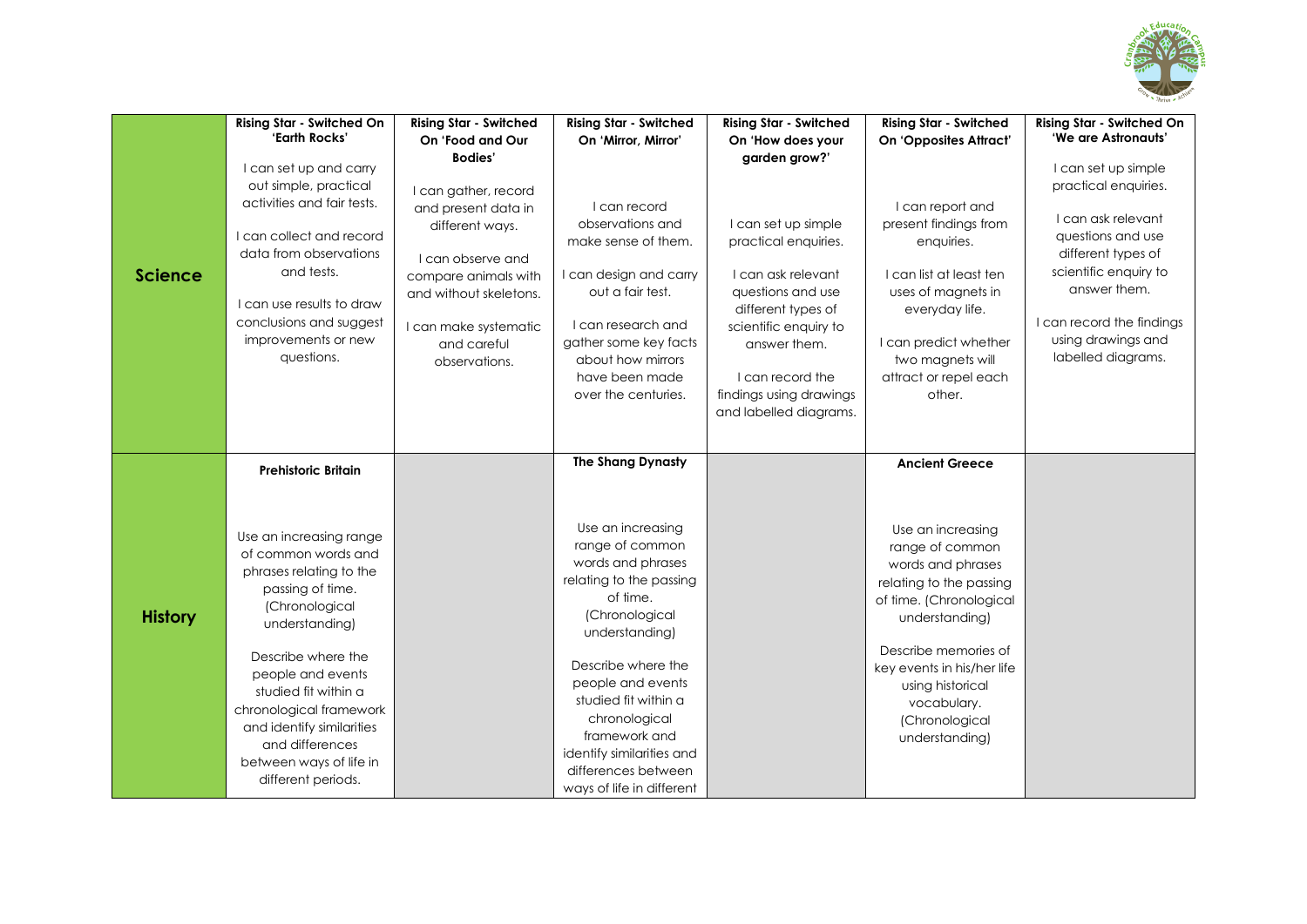

periods. 2) Year 2) Year 2) 2) 2) Describe where the people and events studied fit within a chronological framework and identify similarities and differences between ways of life in different periods. (Chronological understanding - Year 2) Ask and answer questions, choosing and using parts of stories and other sources to show that he/she knows and understands key features of events. (Historical enquiry - Year 2 Show understanding of some of the ways in which we find out about the past and identify different ways in which it is represented. (Historical enquiry - Year 2) Describe events beyond living memory that are significant nationally or globally e.g. the Great Fire of London, the first aeroplane flight or events commemorated

(Chronological understanding - Year 2)

Ask and answer questions, choosing and using parts of stories and other sources to show that he/she knows and understands key features of events. (Historical enquiry - Year 2)

Show understanding of some of the ways in which we find out about the past and identify different ways in which it is represented. (Historical enquiry - Year 2)

Describe significant historical events, people and places in his/her own locality. (Historical interpretations - Year 2)

Speak about how he/she has found out about the past. (Organisation and communication - Year 2)

Record what he/she has learned by drawing and writing. (Organisation and communication - Year 2)

(Chronological understanding - Year

Ask and answer questions, choosing and using parts of stories and other sources to show that he/she knows and understands key features of events. (Historical enquiry -

Show understanding of some of the ways in which we find out about the past and identify different ways in which it is represented. (Historical enquiry -

Speak about how he/she has found out about the past. (Organisation and communication - Year

Record what he/she has learned by drawing and writing. (Organisation and communication - Year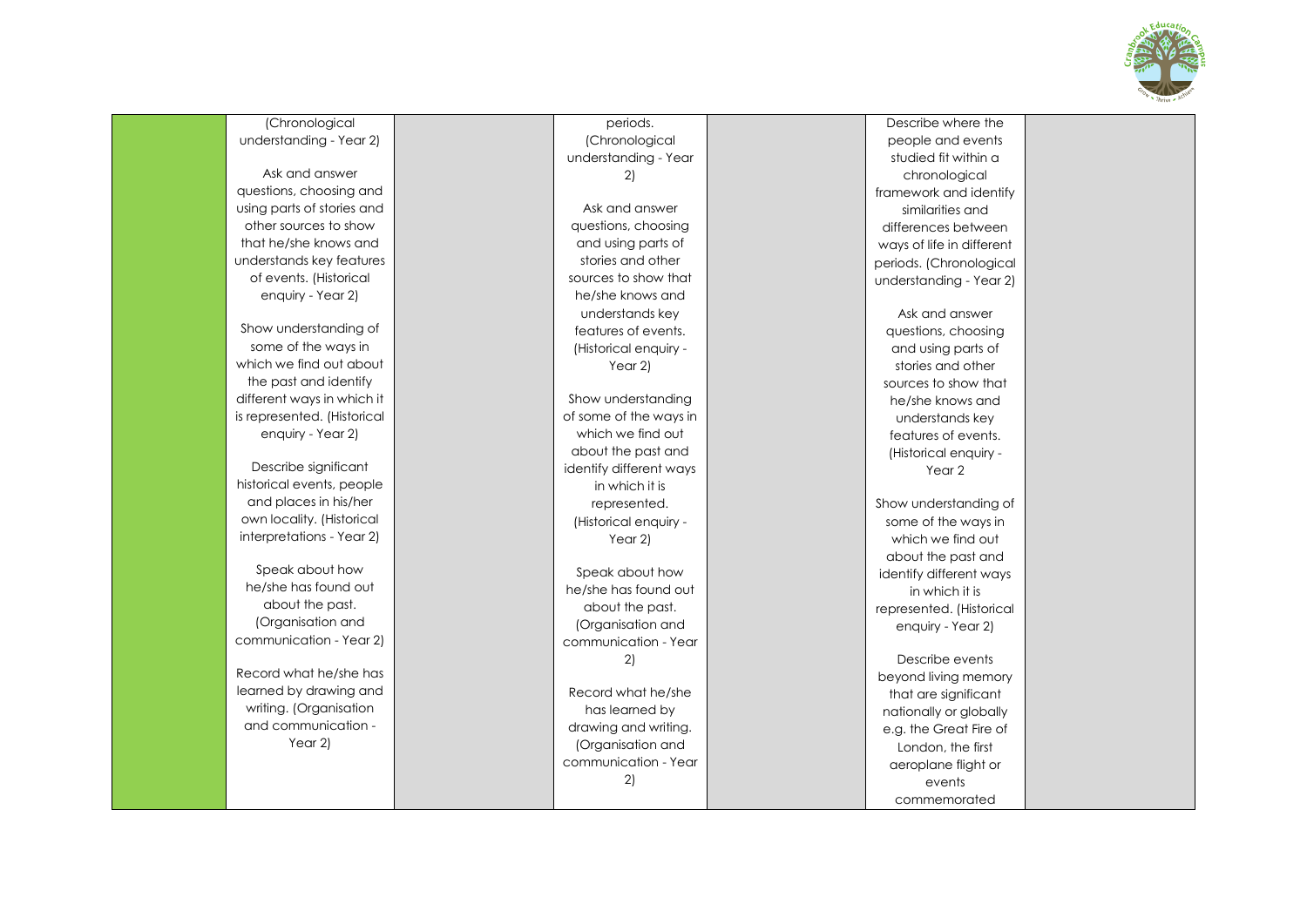

|           | Describe changes in        |                             | Describe the             |                             | through festivals or       |                                |
|-----------|----------------------------|-----------------------------|--------------------------|-----------------------------|----------------------------|--------------------------------|
|           | Britain from the Stone     |                             | achievements of the      |                             | anniversaries. (Historical |                                |
|           | Age to the Iron Age.       |                             | earliest civilizations - |                             | interpretations - Year 2)  |                                |
|           | (Understanding of          |                             | an overview of where     |                             |                            |                                |
|           | events, people and         |                             | and when the first       |                             | Speak about how            |                                |
|           | changes - Year 6)          |                             | civilizations            |                             | he/she has found out       |                                |
|           |                            |                             |                          |                             | about the past.            |                                |
|           | Describe a study of an     |                             | appeared and a           |                             | (Organisation and          |                                |
|           | aspect or theme in British |                             | depth study of one of    |                             | communication - Year       |                                |
|           | history that extends       |                             | the following: Ancient   |                             | 2)                         |                                |
|           | his/her chronological      |                             | Sumer; The Indus         |                             |                            |                                |
|           | knowledge beyond           |                             | Valley; Ancient Egypt;   |                             | Record what he/she         |                                |
|           |                            |                             | The Shang                |                             | has learned by             |                                |
|           | 1066. (Understanding of    |                             |                          |                             | drawing and writing.       |                                |
|           | events, people and         |                             | Dynasty of Ancient       |                             | (Organisation and          |                                |
|           | changes - Year 6)          |                             | China. (Understanding    |                             | communication - Year       |                                |
|           |                            |                             | of events, people and    |                             | 2)                         |                                |
|           |                            |                             | changes - Year 6)        |                             |                            |                                |
|           |                            |                             |                          |                             | Describe a study of        |                                |
|           |                            |                             |                          |                             | Ancient Greek life and     |                                |
|           |                            |                             |                          |                             | achievements and           |                                |
|           |                            |                             |                          |                             | their influence on the     |                                |
|           |                            |                             |                          |                             | western world.             |                                |
|           |                            |                             |                          |                             | (Understanding             |                                |
|           |                            |                             |                          |                             | of events, people and      |                                |
|           |                            |                             |                          |                             | changes - Year 6)          |                                |
|           |                            |                             |                          |                             |                            |                                |
|           |                            | Villages, Towns and         |                          | <b>Mountains, Volcanoes</b> |                            |                                |
|           |                            | <b>Cities</b>               |                          | and Earthquakes             |                            | <b>The Weather Cycle</b>       |
|           |                            |                             |                          |                             |                            | Ask and respond to             |
|           |                            | Ask and respond to          |                          | Ask and respond to          |                            | geographical questions,        |
| Geography |                            | geographical                |                          | geographical                |                            | e.g. Describe the              |
|           |                            | questions, e.g.             |                          | questions, e.g.             |                            | landscape.                     |
|           |                            | Describe the                |                          | Describe the                |                            |                                |
|           |                            | landscape.                  |                          | landscape.                  |                            | Why is it like this? How is it |
|           |                            |                             |                          |                             |                            | changing? What do you          |
|           |                            | Why is it like this? How is |                          | Why is it like this? How is |                            | think about that? What         |
|           |                            | it changing? What do        |                          | it changing? What do        |                            |                                |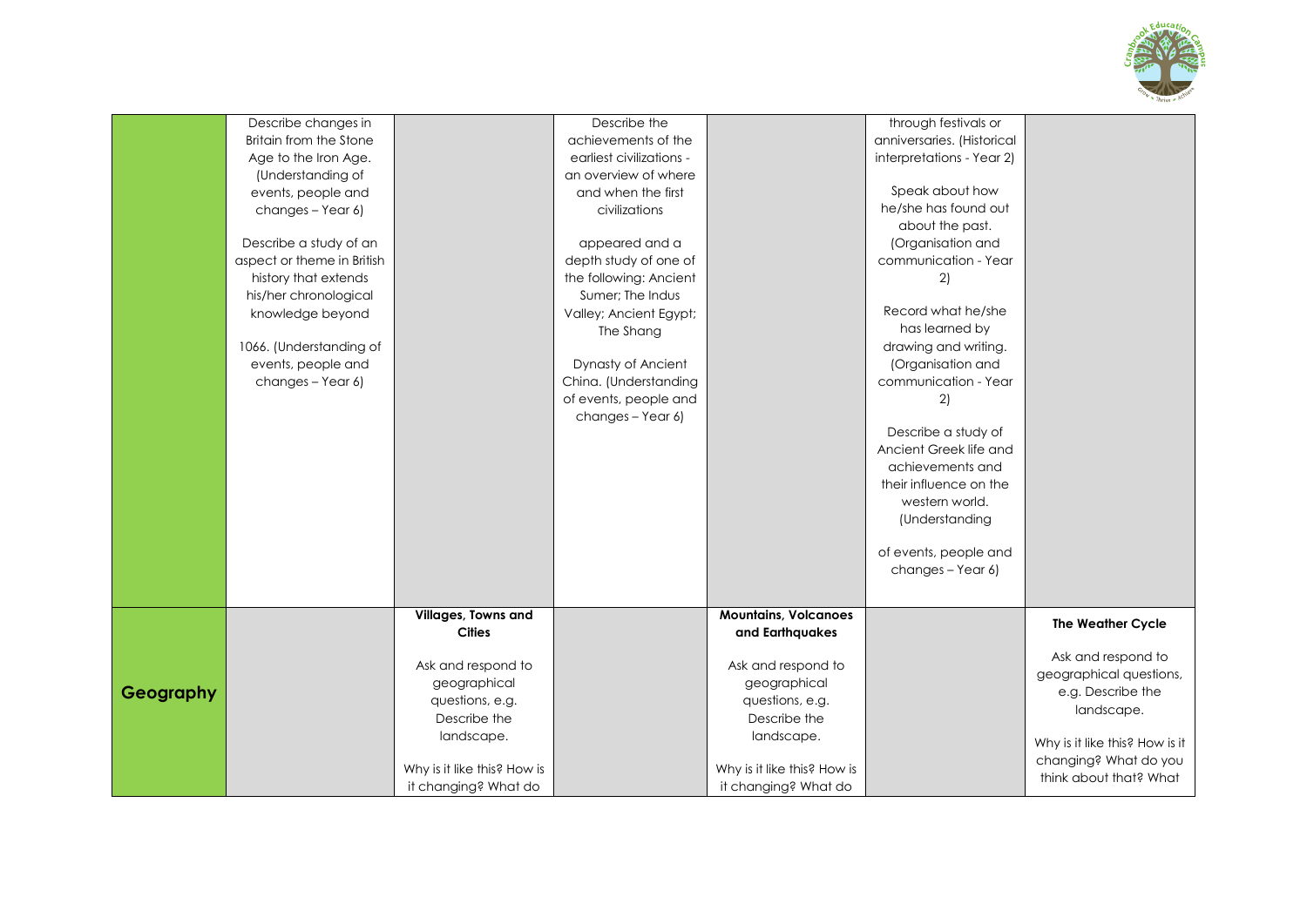

|  | you think about that?  | you think about that?    | do you think it might be  |
|--|------------------------|--------------------------|---------------------------|
|  | What do you think it   | What do you think it     | like ifcontinues?         |
|  | might be like          | might be like            |                           |
|  | ifcontinues?           | ifcontinues?             | (Geographical skills and  |
|  |                        |                          | fieldwork)                |
|  | (Geographical skills   | (Geographical skills     |                           |
|  | and fieldwork)         | and fieldwork)           | Understand and use a      |
|  |                        |                          | widening range of         |
|  | Analyse evidence and   | Use basic                | geographical terms e.g.   |
|  | draw conclusions e.g.  | geographical             | specific topic            |
|  | make comparisons       | vocabulary such as       | vocabulary - meander,     |
|  | between locations      | cliff, ocean, valley,    | floodplain, location,     |
|  | using aerial           | vegetation, soil,        | industry, transport,      |
|  | photos/pictures e.g.   | mountain, port,          | settlement, water cycle   |
|  | population,            | harbour, factory,        | etc.                      |
|  | temperatures etc.      | office.                  |                           |
|  |                        |                          | (Geographical skills and  |
|  | (Geographical skills   | (Geographical skills     | fieldwork)                |
|  | and fieldwork)         | and fieldwork)           |                           |
|  |                        |                          | Use basic geographical    |
|  | Identify physical and  | Understand and use a     | vocabulary such as cliff, |
|  | human features of the  | widening range of        | ocean, valley,            |
|  | locality.              | geographical terms       | vegetation, soil,         |
|  |                        | e.g. specific topic      | mountain, port, harbour,  |
|  | (Human and physical    | vocabulary - contour,    | factory, office.          |
|  | geography)             | height, valley, erosion, |                           |
|  |                        | deposition,              | (Geographical skills and  |
|  | Recognise there are    | transportation,          | fieldwork)                |
|  | similarities and       | headland, volcanoes,     |                           |
|  | differences between    | earthquakes etc.         | Know about the wider      |
|  | places. (Place         |                          | context of places e.g.    |
|  | knowledge)             | (Geographical skills     | county, region and        |
|  |                        | and fieldwork)           | country.                  |
|  | Communicate findings   |                          |                           |
|  | in ways appropriate to | Communicate findings     | (Locational knowledge)    |
|  | the task or for the    | in ways appropriate to   |                           |
|  | audience.              | the task or for the      |                           |
|  | (Geographical skills   | audience.                |                           |
|  | and fieldwork)         |                          |                           |
|  |                        |                          |                           |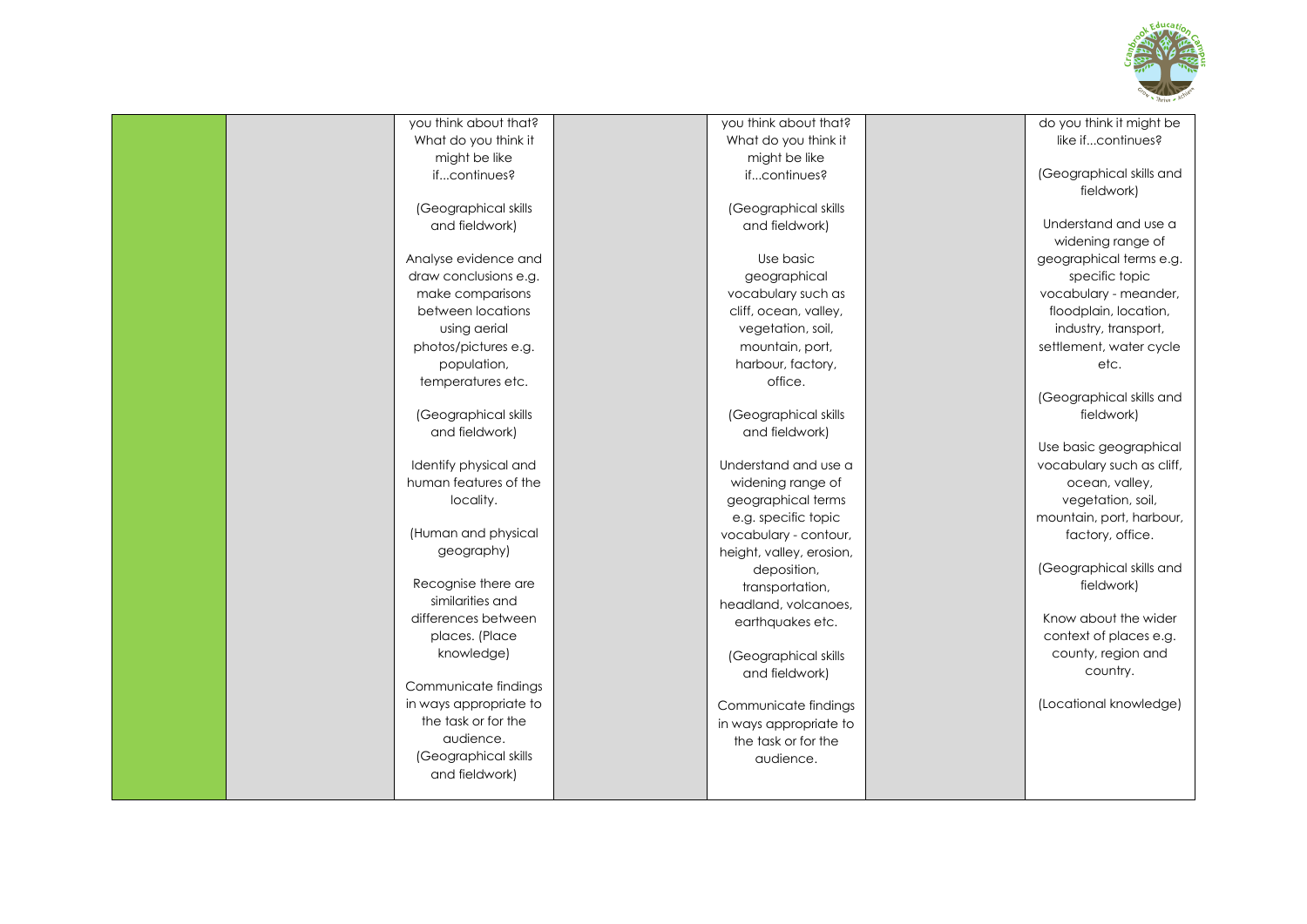

|                  |                 | Know how the locality    |                           | (Geographical skills       |                            |  |
|------------------|-----------------|--------------------------|---------------------------|----------------------------|----------------------------|--|
|                  |                 | is set within a wider    |                           | and fieldwork)             |                            |  |
|                  |                 | geographical context.    |                           |                            |                            |  |
|                  |                 |                          |                           | Know location of:          |                            |  |
|                  |                 | (Locational              |                           | capital cities of          |                            |  |
|                  |                 | knowledge)               |                           | countries of British Isles |                            |  |
|                  |                 |                          |                           | and U.K.,                  |                            |  |
|                  |                 | Describe human           |                           |                            |                            |  |
|                  |                 | features of UK regions,  |                           | seas around U.K.,          |                            |  |
|                  |                 | cities and /or counties. |                           | European Union             |                            |  |
|                  |                 | (Human and physical      |                           | countries with high        |                            |  |
|                  |                 | geography)               |                           | populations and large      |                            |  |
|                  |                 |                          |                           | areas and the largest      |                            |  |
|                  |                 | Describe and             |                           | cities in each             |                            |  |
|                  |                 | understand key           |                           | continent.                 |                            |  |
|                  |                 | aspects of human         |                           |                            |                            |  |
|                  |                 | geography, including:    |                           | (Locational                |                            |  |
|                  |                 | types of settlement      |                           | knowledge) 5               |                            |  |
|                  |                 | and land use,            |                           |                            |                            |  |
|                  |                 | economic activity        |                           |                            |                            |  |
|                  |                 | including trade links,   |                           |                            |                            |  |
|                  |                 | and the distribution of  |                           |                            |                            |  |
|                  |                 | natural resources        |                           |                            |                            |  |
|                  |                 | including energy, food,  |                           |                            |                            |  |
|                  |                 | minerals and water.      |                           |                            |                            |  |
|                  |                 | (Human and physical      |                           |                            |                            |  |
|                  |                 | geography)               |                           |                            |                            |  |
|                  |                 | Develop an awareness     |                           |                            |                            |  |
|                  |                 | of how places relate to  |                           |                            |                            |  |
|                  |                 | each other.              |                           |                            |                            |  |
|                  |                 | (Place knowledge)        |                           |                            |                            |  |
|                  |                 |                          |                           |                            |                            |  |
|                  |                 |                          |                           |                            |                            |  |
|                  | Creating Media- |                          | Creating Media-           |                            | Data and Information -     |  |
| <b>Computing</b> | Animation       |                          | <b>Desktop Publishing</b> |                            | <b>Branching databases</b> |  |
|                  |                 |                          |                           |                            |                            |  |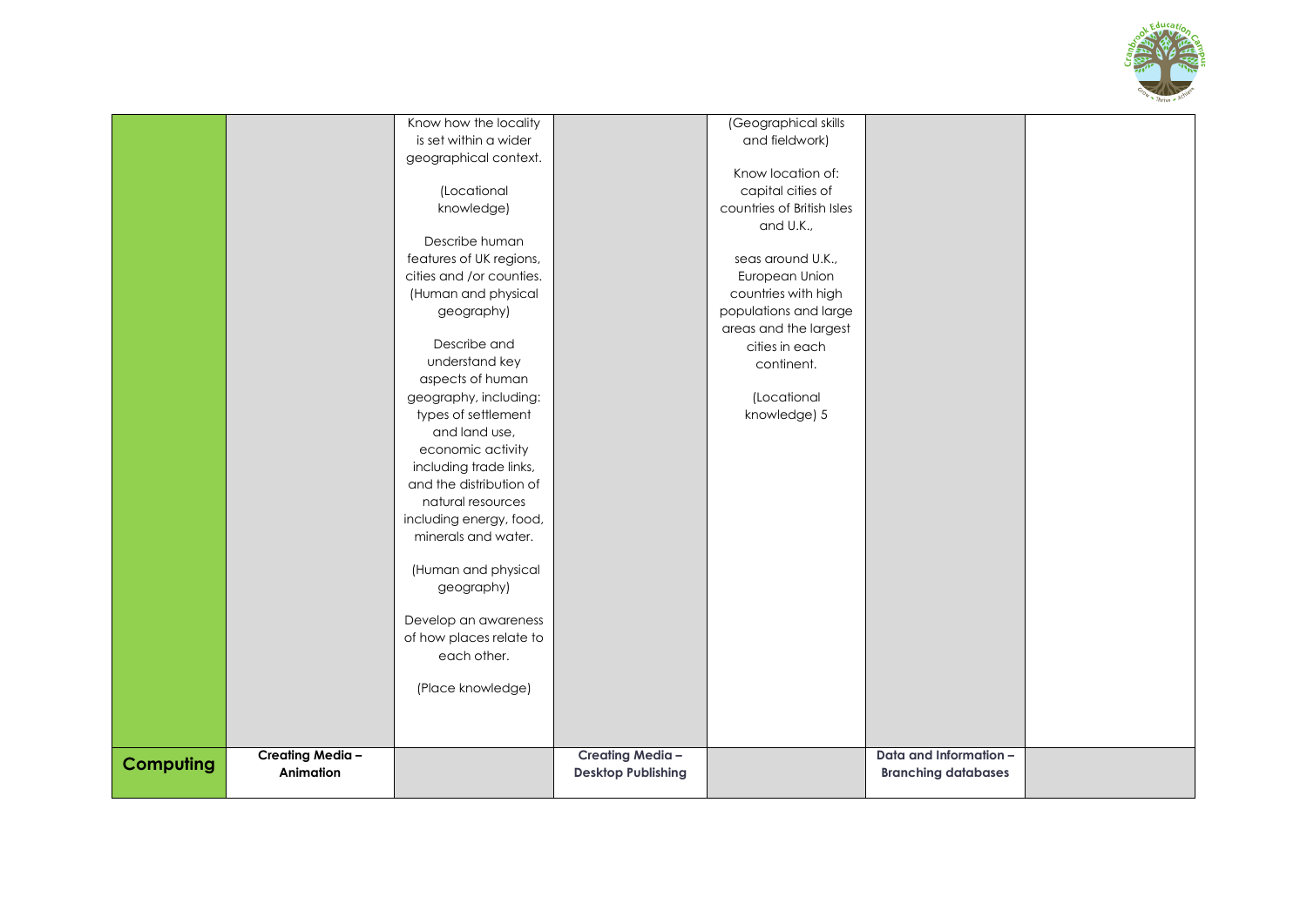

| Learners will use a range  | During this unit,       | During this unit, learners |  |
|----------------------------|-------------------------|----------------------------|--|
| of techniques to create    | learners will become    | will develop their         |  |
| a stop-frame animation     | familiar with the terms | understanding of what      |  |
| using tablets. Next, they  | 'text' and 'images'     | a branching database       |  |
| will apply those skills to | and understand that     | is and how to create       |  |
| create a story-based       | they can be used to     | one. They will gain an     |  |
| animation. This unit will  | communicate             | understanding of what      |  |
| conclude with learners     | messages. They will     | attributes are and how     |  |
| adding other types of      | use desktop publishing  | to use them to sort        |  |
| media to their             | software and consider   | groups of objects by       |  |
| animation, such as music   | careful choices of font | using yes/no questions.    |  |
| and text.                  | size, colour and type   | The learners will create   |  |
|                            | to edit and improve     | physical and on-screen     |  |
|                            | premade documents.      | branching databases.       |  |
|                            | Learners will be        | Finally, they will         |  |
|                            | introduced to the       | evaluate the               |  |
|                            | terms 'templates',      | effectiveness of           |  |
|                            | 'orientation', and      | branching databases        |  |
|                            | 'placeholders' and      | and will decide what       |  |
|                            | begin to understand     | types of data should       |  |
|                            | how these can           | be presented as a          |  |
|                            | support them in         | branching database.        |  |
|                            | making their own        |                            |  |
|                            | template for a          |                            |  |
|                            | magazine front cover.   |                            |  |
|                            | They will start to add  |                            |  |
|                            | text and images to      |                            |  |
|                            | create their own        |                            |  |
|                            | pieces of work using    |                            |  |
|                            | desktop publishing      |                            |  |
|                            | software. Learners will |                            |  |
|                            | look at a range of      |                            |  |
|                            | page layouts thinking   |                            |  |
|                            | carefully about the     |                            |  |
|                            | purpose of these and    |                            |  |
|                            | evaluate how and        |                            |  |
|                            | why desktop             |                            |  |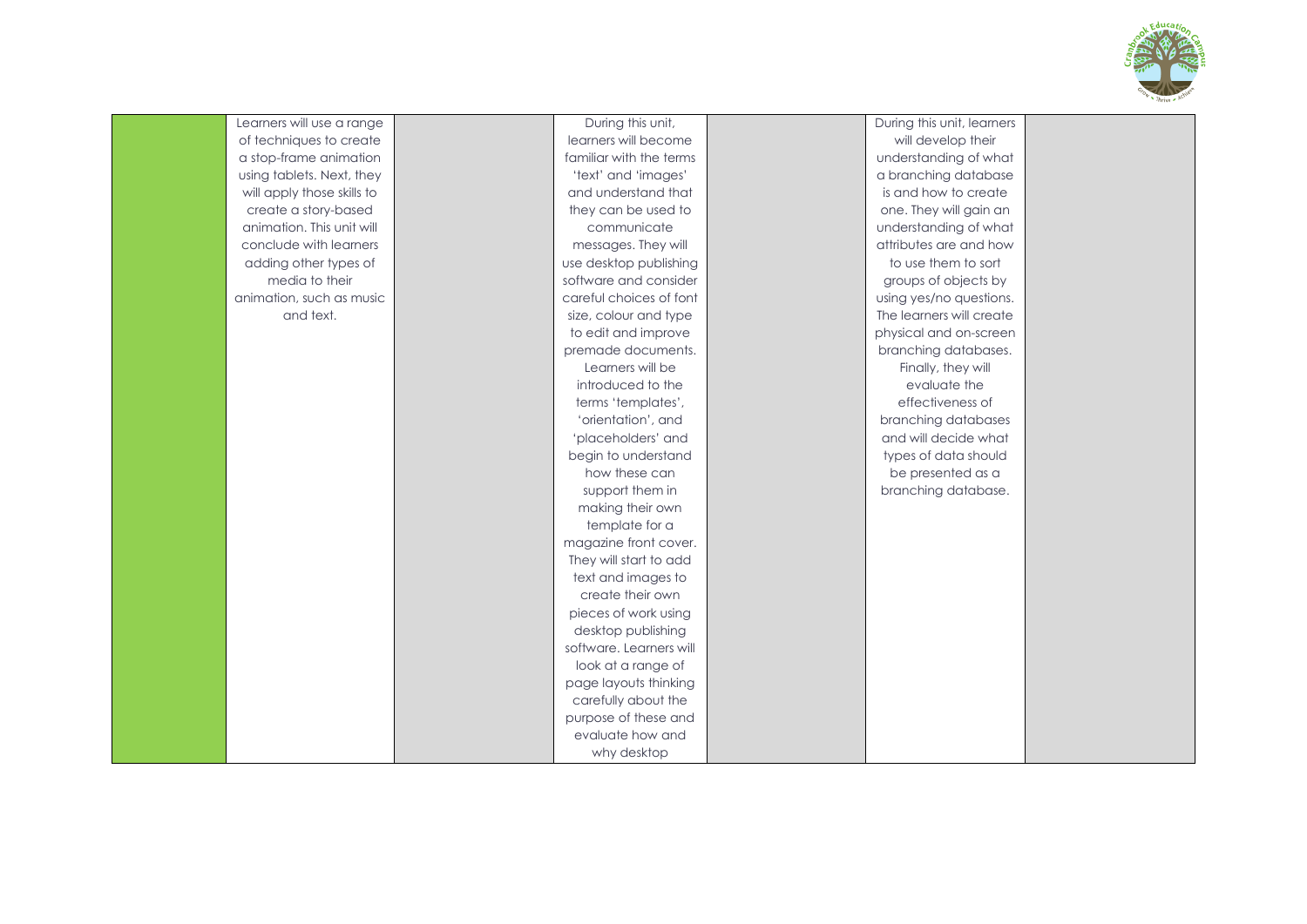

|                   |                          | publishing is used in |                            |  |                                                                                                   |
|-------------------|--------------------------|-----------------------|----------------------------|--|---------------------------------------------------------------------------------------------------|
|                   |                          | the real world.       |                            |  |                                                                                                   |
|                   |                          |                       |                            |  |                                                                                                   |
|                   | <b>Investigating How</b> |                       | <b>Using Pneumatics to</b> |  |                                                                                                   |
|                   | <b>Hydraulics Can</b>    |                       | <b>Create an Erupting</b>  |  |                                                                                                   |
|                   | Power An Item            |                       | Volcano                    |  |                                                                                                   |
|                   |                          |                       |                            |  |                                                                                                   |
|                   | Investigate and          |                       | Investigate and            |  |                                                                                                   |
|                   | analyse existing         |                       | analyse existing           |  |                                                                                                   |
|                   | products and those       |                       | products and those         |  | <b>Creating a Healthy</b>                                                                         |
|                   | he/she has made,         |                       | he/she has made,           |  | Salad                                                                                             |
|                   | considering a wide       |                       | considering a wide         |  | Talk about the different                                                                          |
|                   | range of factors.        |                       | range of factors.          |  |                                                                                                   |
|                   | (Processes)              |                       | (Processes)                |  | food groups and name                                                                              |
|                   |                          |                       |                            |  | food from each group.                                                                             |
|                   | Understand how           |                       | Understand how             |  | (Cooking and Nutrition)                                                                           |
|                   | mechanical systems       |                       | mechanical systems         |  | Understand that food                                                                              |
|                   | such as levers and       |                       | such as levers and         |  | has to be grown, farmed<br>or caught in Europe and<br>the wider world.<br>(Cooking and Nutrition) |
|                   | linkages or pneumatic    |                       | linkages or pneumatic      |  |                                                                                                   |
| <b>Design</b>     | systems create           |                       | systems create             |  |                                                                                                   |
| <b>Technology</b> | movement. (Processes)    |                       | movement. (Processes)      |  |                                                                                                   |
|                   |                          |                       |                            |  |                                                                                                   |
|                   | Use knowledge of         |                       | Use knowledge of           |  | Use a wider variety of                                                                            |
|                   | existing products to     |                       | existing products to       |  | ingredients and                                                                                   |
|                   | design his/her own       |                       | design his/her own         |  | techniques to prepare                                                                             |
|                   | functional product.      |                       | functional product.        |  | and combine ingredients                                                                           |
|                   | (Processes)              |                       | (Processes)                |  | safely. (Cooking and                                                                              |
|                   | Make suitable choices    |                       | Make suitable choices      |  | Nutrition)                                                                                        |
|                   | from a wider range of    |                       | from a wider range of      |  |                                                                                                   |
|                   | tools and unfamiliar     |                       | tools and unfamiliar       |  |                                                                                                   |
|                   | materials and plan out   |                       | materials and plan out     |  |                                                                                                   |
|                   | the main stages of       |                       | the main stages of         |  |                                                                                                   |
|                   | using them. (Processes)  |                       | using them. (Processes)    |  |                                                                                                   |
|                   |                          |                       |                            |  |                                                                                                   |
|                   | Make suitable choices    |                       | Make suitable choices      |  |                                                                                                   |
|                   | from a wider range of    |                       | from a wider range of      |  |                                                                                                   |
|                   | tools and unfamiliar     |                       | tools and unfamiliar       |  |                                                                                                   |
|                   | materials and plan out   |                       | materials and plan out     |  |                                                                                                   |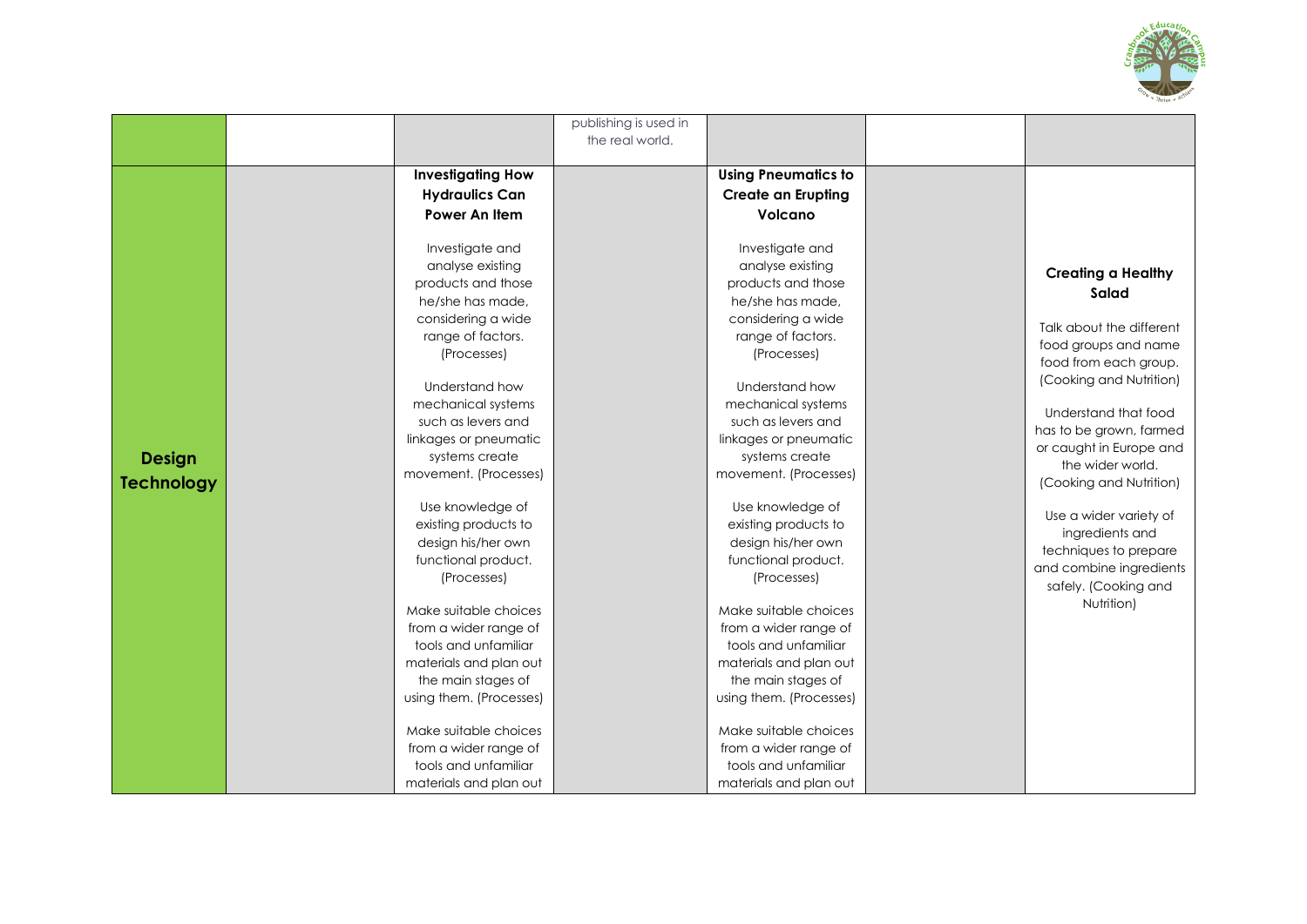

|     |                            | using them. (Processes)<br>Create designs using |                           | using them. (Processes)<br>Create designs using |                                                   |  |
|-----|----------------------------|-------------------------------------------------|---------------------------|-------------------------------------------------|---------------------------------------------------|--|
|     |                            | annotated sketches,                             |                           | annotated sketches,                             |                                                   |  |
|     |                            | cross-sectional                                 |                           | cross-sectional                                 |                                                   |  |
|     |                            | diagrams and simple<br>computer                 |                           | diagrams and simple<br>computer                 |                                                   |  |
|     |                            | programmes.                                     |                           | programmes.                                     |                                                   |  |
|     |                            | (Processes)                                     |                           | (Processes)                                     |                                                   |  |
|     |                            | Make suitable choices                           |                           | Make suitable choices                           |                                                   |  |
|     |                            | from a wider range of                           |                           | from a wider range of                           |                                                   |  |
|     |                            | tools and unfamiliar<br>materials and plan out  |                           | tools and unfamiliar<br>materials and plan out  |                                                   |  |
|     |                            | the main stages of                              |                           | the main stages of                              |                                                   |  |
|     |                            | using them. (Processes)                         |                           | using them. (Processes)                         |                                                   |  |
|     |                            |                                                 |                           |                                                 |                                                   |  |
|     |                            | Strengthen frames                               |                           | Strengthen frames                               |                                                   |  |
|     |                            | using diagonal struts.                          |                           | using diagonal struts.                          |                                                   |  |
|     |                            | (Processes)                                     |                           | (Processes)                                     |                                                   |  |
|     |                            | Safely measure, mark                            |                           | Safely measure, mark                            |                                                   |  |
|     |                            | out, cut, assemble and                          |                           | out, cut, assemble and                          |                                                   |  |
|     |                            | join with some                                  |                           | join with some                                  |                                                   |  |
|     |                            | accuracy. (Processes)                           |                           | accuracy. (Processes)                           |                                                   |  |
|     |                            | Evaluate and assess                             |                           | Evaluate and assess                             |                                                   |  |
|     |                            | existing products and                           |                           | existing products and                           |                                                   |  |
|     |                            | those that he/she has                           |                           | those that he/she has                           |                                                   |  |
|     |                            | made using a design                             |                           | made using a design                             |                                                   |  |
|     |                            | criteria. (Processes)                           |                           | criteria. (Processes)                           |                                                   |  |
|     | <b>Exploring Our World</b> |                                                 | <b>Colour Exploration</b> |                                                 | <b>Using Greek Pottery</b>                        |  |
|     | <b>Through Andy</b>        |                                                 | Through the Work of       |                                                 | <b>Designs for Cross-</b>                         |  |
| Art | <b>Goldsworthy's Work</b>  |                                                 | <b>Mondrian and</b>       |                                                 | <b>Stitch</b>                                     |  |
|     | <b>Using Sketching and</b> |                                                 | Kandinsky                 |                                                 |                                                   |  |
|     | <b>Coloured Paper</b>      |                                                 |                           |                                                 | Use a sketchbook for                              |  |
|     |                            |                                                 | Use a sketchbook for      |                                                 | recording observations,<br>for experimenting with |  |
|     |                            |                                                 | recording                 |                                                 |                                                   |  |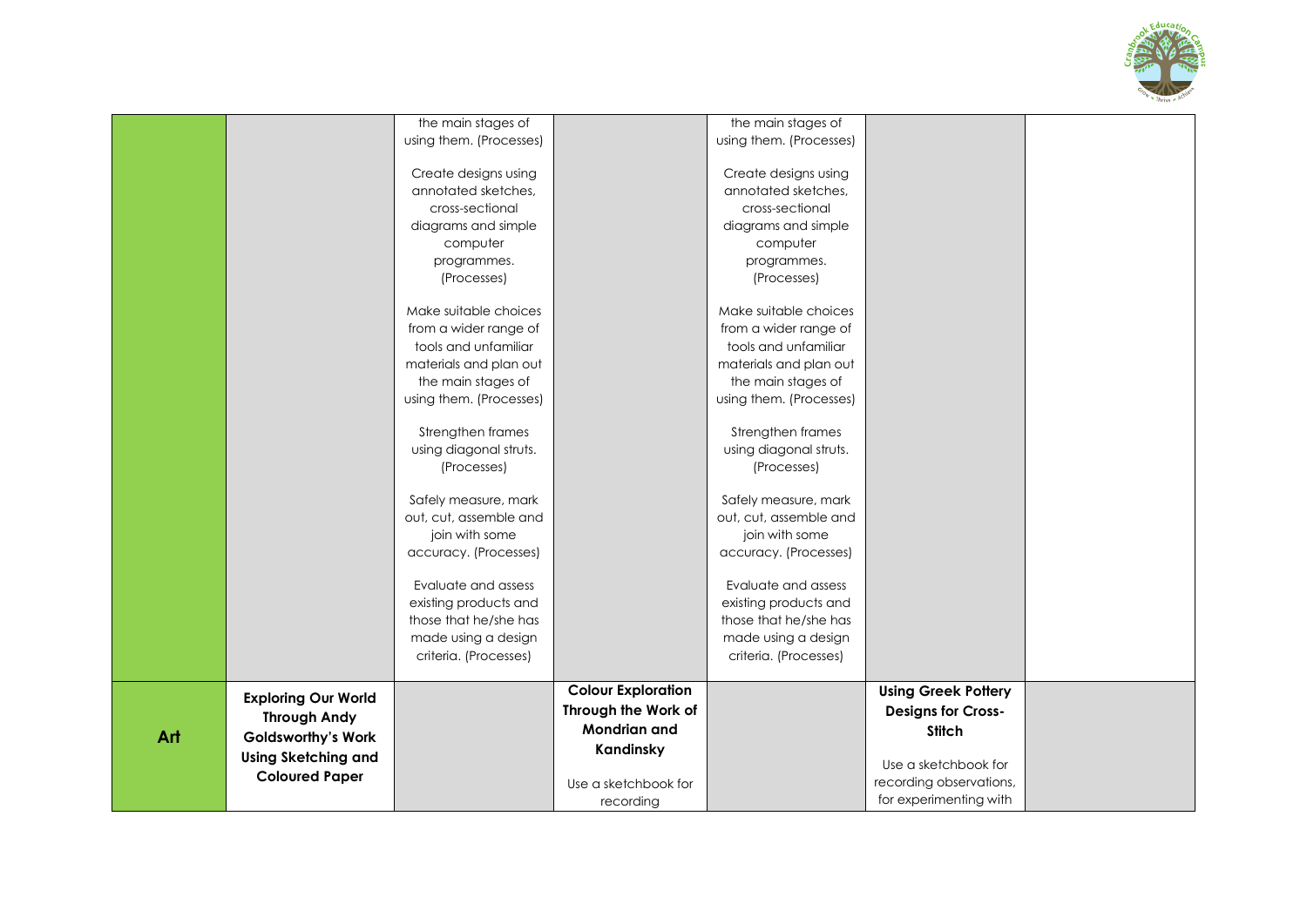

Use a sketchbook for recording observations, for experimenting with techniques or planning out ideas. (Learning)

Explain what he/she likes or dislikes about their work. (Learning)

Experiment with different materials to create a range of effects and use these techniques in the completed piece of work. (Learning)

Know about some of the great artists, architects and designers in history and describe their work. (Learning)

Explore shading, using different media. (Techniques)

Compare and recreate form of natural and manmade objects. (Techniques)

observations, for experimenting with techniques or planning out ideas. (Learning)

Explain what he/she likes or dislikes about their work. (Learning)

Experiment with different materials to create a range of effects and use these techniques in the completed piece of work. (Learning)

Understand and identify key aspects such as complementary colours, colour as tone, warm and cold colours. (Techniques)

He/she is able to create a collage using overlapping and layering. (Techniques)

Create printing blocks using relief or impressed techniques. (Techniques)

techniques or planning out ideas. (Learning)

Explain what he/she likes or dislikes about their work. (Learning)

Know about some of the great artists. architects and designers in history and describe their work. (Learning)

Experiment with different materials to create a range of effects and use these techniques in the completed piece of work. (Learning)

Add detail to work using different types of stitch, including cross stitch. (Techniques)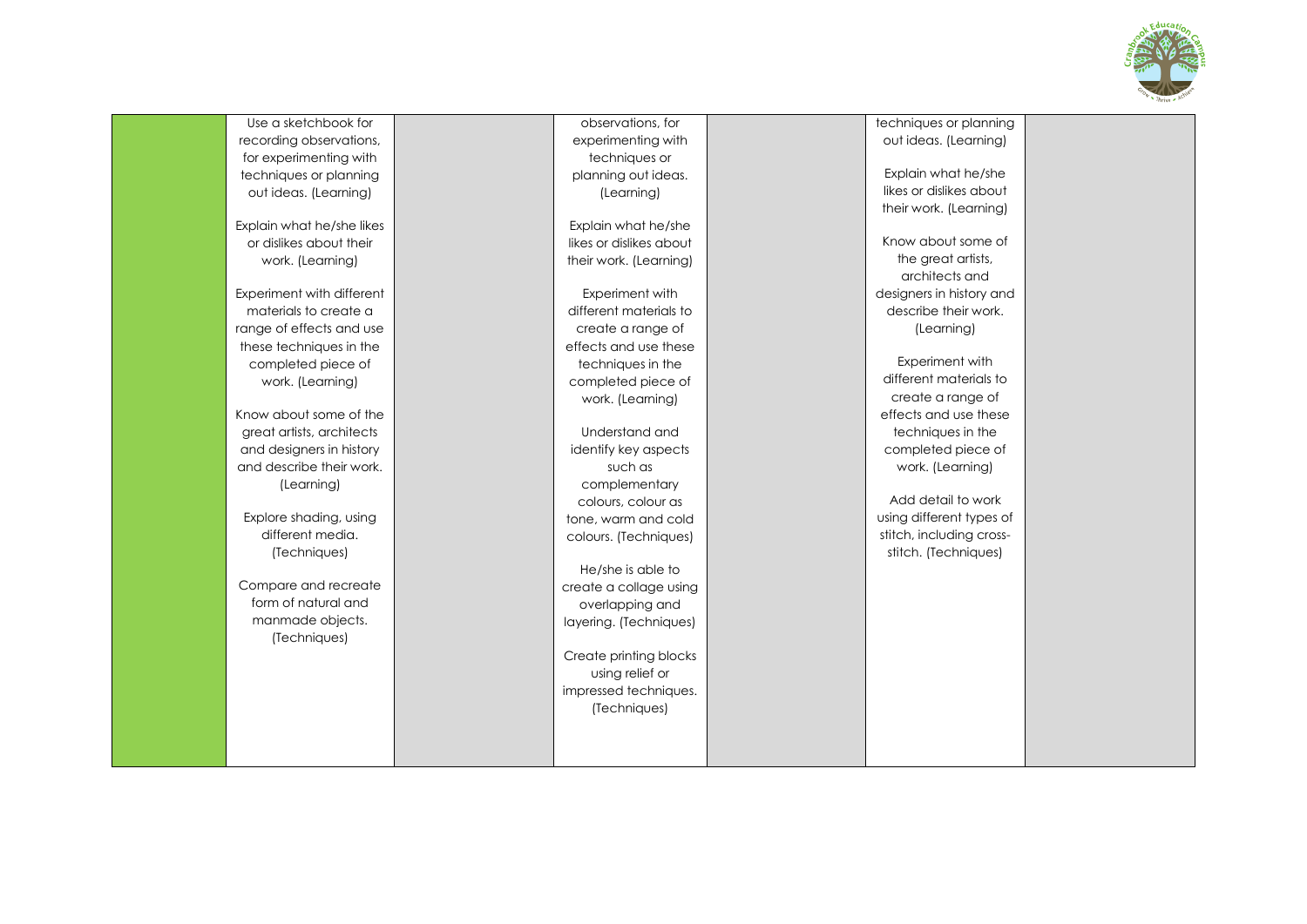

|              | <b>To Create a World</b><br>Music Book on a<br>Country.<br>To Create the<br><b>Backing Track for</b><br><b>Facebook Videos</b>                                                                                                                                                                                                                                                                                                                                                                            | To create and write<br>rhythms using<br>standard musical<br>notation on<br>percussion<br>instruments                                                                                                                                                                                                                                                                                                                                                                                                                    | To use glockenspiels<br>to write and create<br>their own piece of<br>music.                                                                                                                                                                                                                                                                                                                                                                                                              |
|--------------|-----------------------------------------------------------------------------------------------------------------------------------------------------------------------------------------------------------------------------------------------------------------------------------------------------------------------------------------------------------------------------------------------------------------------------------------------------------------------------------------------------------|-------------------------------------------------------------------------------------------------------------------------------------------------------------------------------------------------------------------------------------------------------------------------------------------------------------------------------------------------------------------------------------------------------------------------------------------------------------------------------------------------------------------------|------------------------------------------------------------------------------------------------------------------------------------------------------------------------------------------------------------------------------------------------------------------------------------------------------------------------------------------------------------------------------------------------------------------------------------------------------------------------------------------|
| <b>Music</b> | with a Focus on<br>Pulse and Rhythm.<br>Develop an<br>understanding of<br>formal, written notation<br>which includes<br>crotchets and rests.<br>Listen with direction to<br>a range of high quality<br>music.<br>Confidently recognise<br>a range of musical<br>instruments.<br>Begin to listen to and<br>recall sounds with<br>increasing aural<br>memory.<br>Sing songs with multiple<br>parts with increasing<br>confidence<br>Play and perform in<br>solo or ensemble<br>contexts with<br>confidence. | Develop an<br>understanding of<br>formal, written notation<br>which includes<br>crotchets and rests.<br>Listen with direction to<br>a range of high quality<br>music<br>Confidently recognise<br>a range of musical<br>instruments<br>Understand that<br>improvisation is when a<br>composer makes up a<br>tune within boundaries.<br>Find the pulse within<br>the context of different<br>songs/music with ease.<br>Understand that<br>composition is when a<br>composer writes down<br>and records a musical<br>idea. | Develop an<br>understanding of formal,<br>written notation which<br>includes crotchets and<br>rests.<br>Listen with direction to a<br>range of high quality<br>music.<br>Confidently recognise a<br>range of musical<br>instruments.<br>Begin to listen to and<br>recall sounds with<br>increasing aural memory.<br>Understand that<br>improvisation is when a<br>composer makes up a<br>tune within boundaries.<br>Play and perform in solo<br>or ensemble contexts<br>with confidence. |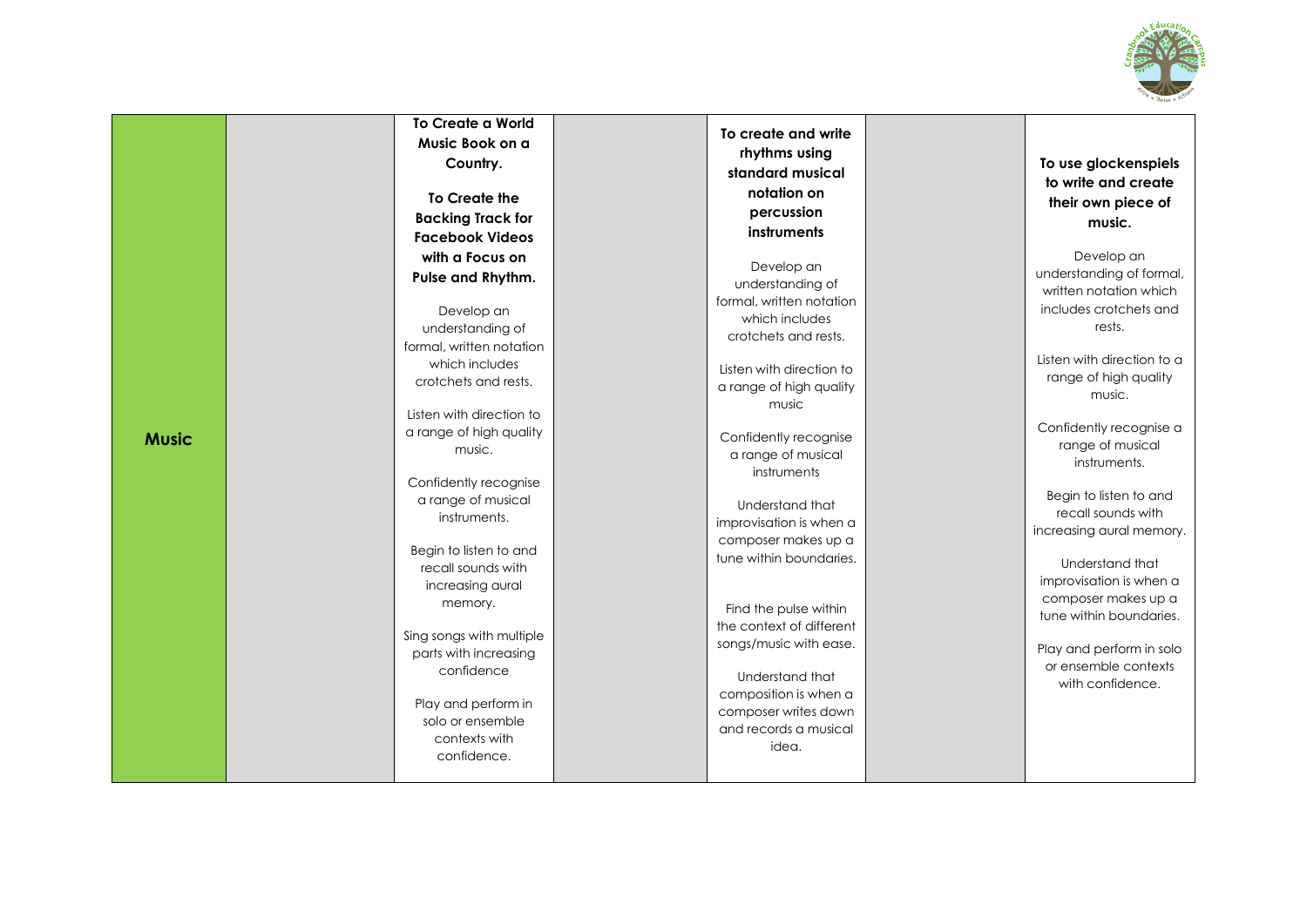

|                                                                                                                                                                                                                                                                                                                                                                                                                                                                                                                                                                                                                                                                                                                                                                                                                                                                        | <b>Valuing Difference</b>                                                                                                                                                                                                                                                                                                                                                                                                                                                                                                                                                                                                                                                                                 | <b>Keeping Myself Safe</b>                                                                                                                                                                                                                                                                                                                                                                                                                                                                                                                                                                                                                                                                                            | <b>Rights and</b>                                                                                                                                                                                                                                                                                                                                                                                                                                                                                                                                                                                                                                                                                                          |                                                                                                                                                                                                                                                                                                                                                                                                                                                                                                                                                                                                                                                                                     |                                                                                                                                                                                                                                                                                                                                                                                                                                                                                                                                                                                                                                                                                                                                                                    |
|------------------------------------------------------------------------------------------------------------------------------------------------------------------------------------------------------------------------------------------------------------------------------------------------------------------------------------------------------------------------------------------------------------------------------------------------------------------------------------------------------------------------------------------------------------------------------------------------------------------------------------------------------------------------------------------------------------------------------------------------------------------------------------------------------------------------------------------------------------------------|-----------------------------------------------------------------------------------------------------------------------------------------------------------------------------------------------------------------------------------------------------------------------------------------------------------------------------------------------------------------------------------------------------------------------------------------------------------------------------------------------------------------------------------------------------------------------------------------------------------------------------------------------------------------------------------------------------------|-----------------------------------------------------------------------------------------------------------------------------------------------------------------------------------------------------------------------------------------------------------------------------------------------------------------------------------------------------------------------------------------------------------------------------------------------------------------------------------------------------------------------------------------------------------------------------------------------------------------------------------------------------------------------------------------------------------------------|----------------------------------------------------------------------------------------------------------------------------------------------------------------------------------------------------------------------------------------------------------------------------------------------------------------------------------------------------------------------------------------------------------------------------------------------------------------------------------------------------------------------------------------------------------------------------------------------------------------------------------------------------------------------------------------------------------------------------|-------------------------------------------------------------------------------------------------------------------------------------------------------------------------------------------------------------------------------------------------------------------------------------------------------------------------------------------------------------------------------------------------------------------------------------------------------------------------------------------------------------------------------------------------------------------------------------------------------------------------------------------------------------------------------------|--------------------------------------------------------------------------------------------------------------------------------------------------------------------------------------------------------------------------------------------------------------------------------------------------------------------------------------------------------------------------------------------------------------------------------------------------------------------------------------------------------------------------------------------------------------------------------------------------------------------------------------------------------------------------------------------------------------------------------------------------------------------|
| Me and My Relationships<br>Why and how rules and<br>laws that protect them<br>and others are made<br>and enforced, why<br>different rules are<br>needed in different<br>situations and how to<br>take part in making and<br>changing rules.<br>About change, including<br>transitions (between Key<br>Stages and schools), loss,<br>separation, divorce and<br>bereavement.<br>To work collaboratively<br>towards shared goals.<br><b>PSHE and</b><br>To recognise what<br><b>SMSC</b><br>constitutes a positive,<br>healthy relationship and<br>develop the skills to form<br>and maintain positive<br>and healthy<br>relationships.<br>To develop strategies to<br>resolve disputes and<br>conflict through<br>negotiation and<br>appropriate<br>compromise; to give rich<br>and constructive<br>feedback and support<br>to benefit others as well<br>as themselves. | To recognise different<br>types of relationships,<br>including those<br>between<br>acquaintances, friends,<br>relatives and families.<br>What being part of a<br>community means and<br>about the varied<br>institutions that support<br>communities locally<br>and nationally.<br>To listen and respond<br>respectfully to a wide<br>range of people; to<br>feel confident to raise<br>their own concerns; to<br>recognise and care<br>about other people's<br>feelings and to try to<br>see, respect and if<br>necessary<br>constructively<br>challenge others'<br>points of view.<br>To appreciate the<br>range of national,<br>regional, religious and<br>ethnic identities in the<br>United Kingdom. | To recognise when<br>they need help and to<br>develop the skills to<br>ask for help; to use<br>basic techniques for<br>resisting pressure to do<br>something dangerous,<br>unhealthy, that makes<br>them uncomfortable<br>or anxious, or that they<br>think is wrong.<br>That their actions<br>affect themselves and<br>others.<br>To differentiate<br>between the terms.<br>'risk', 'danger' and<br>'hazard'.<br>Which, why and how,<br>commonly available<br>substances and drugs<br>(including alcohol,<br>nicotine in tobacco<br>and 'energy drinks')<br>can damage their<br>immediate and future<br>health and safety;<br>that some are<br>restricted and some<br>are illegal to own, use<br>and give to others. | <b>Responsibilities</b><br>To recognise the role of<br>voluntary, community<br>and pressure groups,<br>especially in relation to<br>health and wellbeing.<br>About people who are<br>responsible for helping<br>them stay healthy and<br>safe; how they can<br>help these people to<br>keep them healthy<br>and safe.<br>To explore and critique<br>how the media present<br>information.<br>That resources can be<br>allocated in different<br>ways and that these<br>economic choices<br>affect individuals.<br>communities and the<br>sustainability of the<br>environment across the<br>world.<br>About the role money<br>plays in their own and<br>others' lives, including<br>how to manage their<br>money and about | <b>Being My Best</b><br>How to make informed<br>choices (including<br>recognising that<br>choices can have<br>positive, neutral and<br>negative<br>consequences) and to<br>begin to understand<br>the concept of a<br>'balanced lifestyle'.<br>To recognise<br>opportunities and<br>develop the skills to<br>make their own<br>choices about food,<br>understanding what<br>might influence their<br>choices and the<br>benefits of eating a<br>balanced diet.<br>That bacteria and<br>viruses can affect<br>health and that<br>following simple<br>routines can reduce<br>their spread.<br>To research, discuss<br>and debate topical<br>issues, problems and<br>events concerning | <b>Growing and Changing</b><br>To recognise what<br>constitutes a positive,<br>healthy relationship and<br>develop the skills to form<br>and maintain positive<br>and healthy<br>relationships.<br>To recognise ways in<br>which a relationship can<br>be unhealthy and whom<br>to talk to if they need<br>support.<br>To judge what kind of<br>physical contact is<br>acceptable or<br>unacceptable and how<br>to respond.<br>The concept of 'keeping<br>something confidential<br>or secret', when they<br>should or should not<br>agree to this and when it<br>is right to 'break a<br>confidence' or 'share a<br>secret'.<br>How their body will, and<br>emotions may, change<br>as they approach and<br>move through puberty.<br>About human<br>reproduction. |
| To recognise and<br>manage 'dares'.                                                                                                                                                                                                                                                                                                                                                                                                                                                                                                                                                                                                                                                                                                                                                                                                                                    | That differences and<br>similarities between<br>people arise from a                                                                                                                                                                                                                                                                                                                                                                                                                                                                                                                                                                                                                                       | To explore and<br>critique how the                                                                                                                                                                                                                                                                                                                                                                                                                                                                                                                                                                                                                                                                                    | being a critical<br>consumer.                                                                                                                                                                                                                                                                                                                                                                                                                                                                                                                                                                                                                                                                                              | health and wellbeing,<br>and offer their                                                                                                                                                                                                                                                                                                                                                                                                                                                                                                                                                                                                                                            |                                                                                                                                                                                                                                                                                                                                                                                                                                                                                                                                                                                                                                                                                                                                                                    |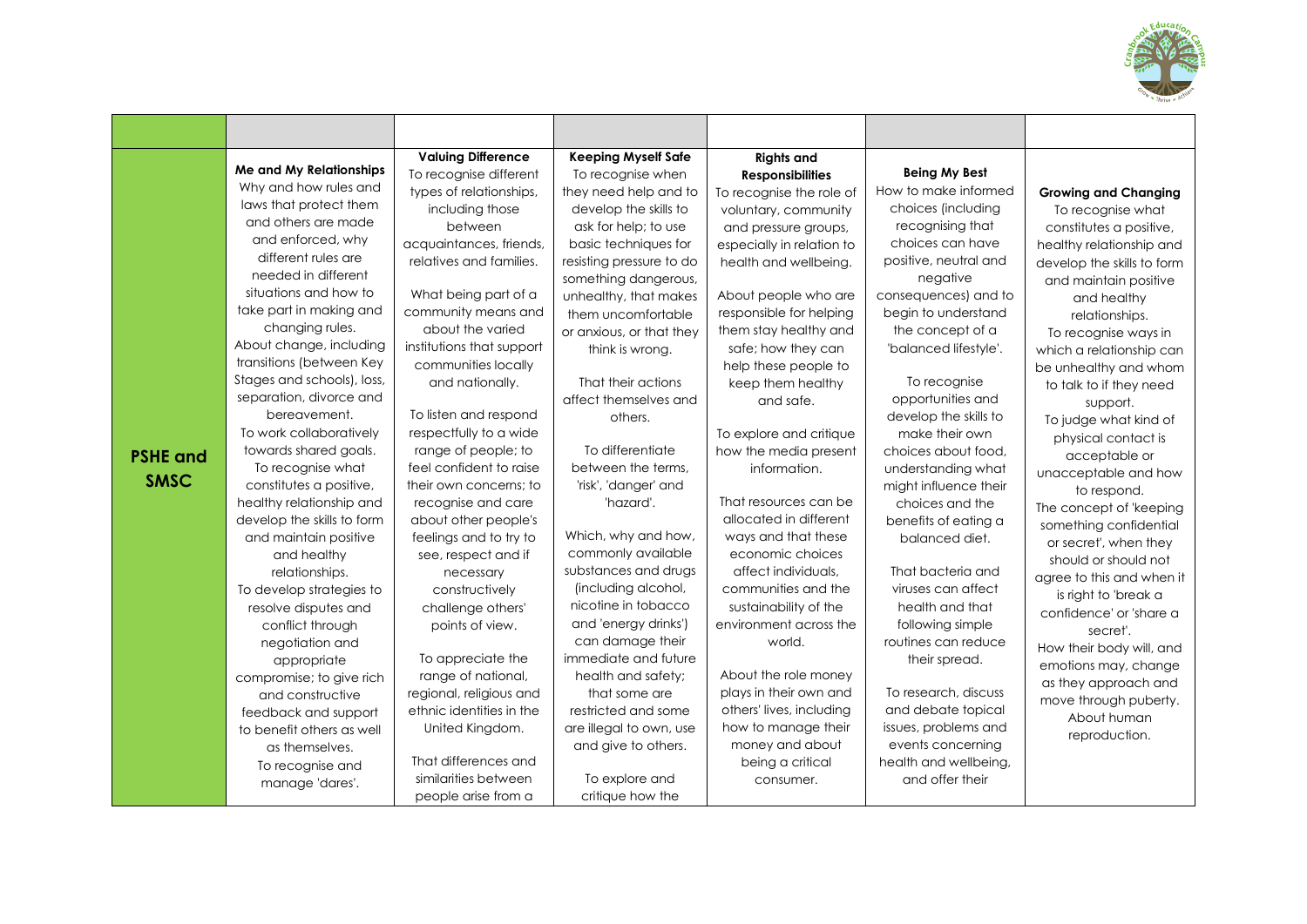

| To resolve differences by  | number of factors,                              | media present                   | To develop an initial                                | recommendations to                              |  |
|----------------------------|-------------------------------------------------|---------------------------------|------------------------------------------------------|-------------------------------------------------|--|
| looking at alternatives,   | including family,                               | information.                    | understanding of the                                 | appropriate people.                             |  |
| seeing and respecting      | cultural, ethnic, racial                        |                                 | concepts of 'interest',<br>'loan', 'debt', and 'tax' |                                                 |  |
| others' points of view,    | and religious diversity,                        | Strategies for keeping          | (e.g. their contribution                             | To recognise how                                |  |
| making decisions and       | age, sex, gender                                | safe online; the                | to society through the                               | images in the media                             |  |
| explaining choices.        | identity, sexual                                | importance of                   | payment of VAT).                                     | (and online) do not                             |  |
| To recognise what          | orientation, and                                | protecting personal             |                                                      | always reflect reality                          |  |
| constitutes a positive,    | disability (see                                 | information, including          |                                                      | and can affect how                              |  |
| healthy relationship and   | 'protected                                      | passwords, addresses            |                                                      | people feel about                               |  |
| develop the skills to form | characteristics' in the                         | and the distribution of         |                                                      | themselves.                                     |  |
| and maintain positive      | Equality Act 2010).                             | images of themselves            |                                                      |                                                 |  |
| and healthy                |                                                 | and others.                     |                                                      | To work collaboratively                         |  |
| relationships.             | To realise the nature                           |                                 |                                                      | towards shared goals.                           |  |
|                            | and consequences of                             | How to manage                   |                                                      |                                                 |  |
|                            | discrimination, teasing,                        | requests for images of          |                                                      | What positively and<br>negatively affects their |  |
|                            | bullying and aggressive                         | themselves or others;           |                                                      | physical, mental and                            |  |
|                            | behaviours (including                           | what is and is not              |                                                      | emotional health.                               |  |
|                            | cyber bullying, use of                          | appropriate to ask for          |                                                      |                                                 |  |
|                            | prejudice-based                                 | or share; who to talk           |                                                      |                                                 |  |
|                            | language, 'trolling';                           | to if they feel                 |                                                      |                                                 |  |
|                            | how to respond and                              | uncomfortable or are            |                                                      |                                                 |  |
|                            | ask for help.                                   | concerned by such a             |                                                      |                                                 |  |
|                            |                                                 | request.                        |                                                      |                                                 |  |
|                            | To realise the nature                           |                                 |                                                      |                                                 |  |
|                            | and consequences of<br>discrimination, teasing, | To recognise, predict           |                                                      |                                                 |  |
|                            | bullying and aggressive                         | and assess risks in             |                                                      |                                                 |  |
|                            | behaviours (including                           | different situations and        |                                                      |                                                 |  |
|                            | cyber bullying, use of                          | decide how to                   |                                                      |                                                 |  |
|                            | prejudice-based                                 | manage them                     |                                                      |                                                 |  |
|                            | language, 'trolling';                           | responsibly (including          |                                                      |                                                 |  |
|                            | how to respond and                              | sensible road use and           |                                                      |                                                 |  |
|                            | ask for help.                                   | risks in their local            |                                                      |                                                 |  |
|                            |                                                 | environment) and to             |                                                      |                                                 |  |
|                            |                                                 | use this as an                  |                                                      |                                                 |  |
|                            |                                                 | opportunity to build            |                                                      |                                                 |  |
|                            |                                                 | resilience.                     |                                                      |                                                 |  |
|                            |                                                 |                                 |                                                      |                                                 |  |
|                            |                                                 | How to make<br>informed choices |                                                      |                                                 |  |
|                            |                                                 |                                 |                                                      |                                                 |  |
|                            |                                                 | (including recognising          |                                                      |                                                 |  |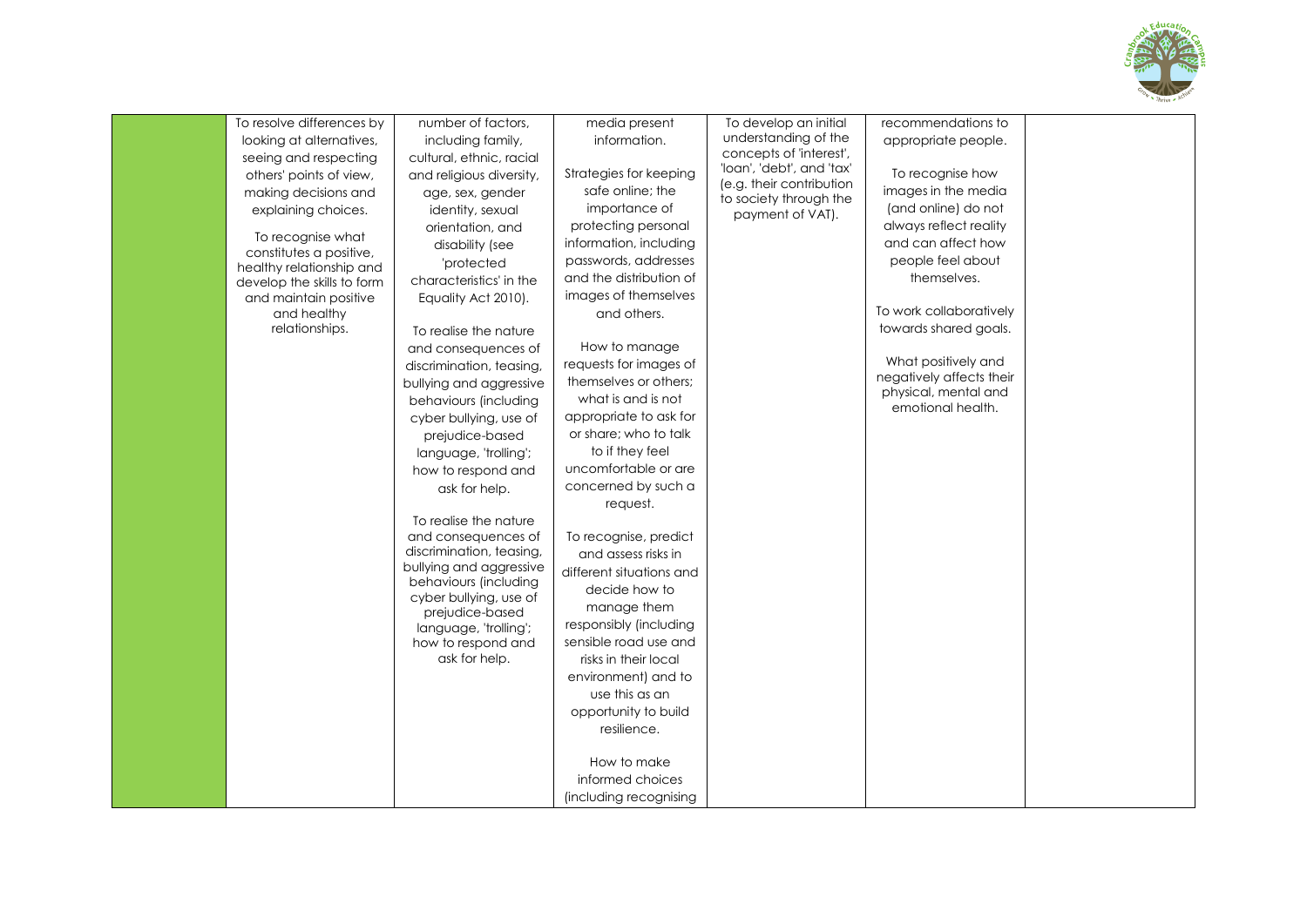

|           |                                 |                       | that choices can                               |                        |                        |                           |
|-----------|---------------------------------|-----------------------|------------------------------------------------|------------------------|------------------------|---------------------------|
|           |                                 |                       | have positive, neutral                         |                        |                        |                           |
|           |                                 |                       | and negative                                   |                        |                        |                           |
|           |                                 |                       | consequences) and                              |                        |                        |                           |
|           |                                 |                       | to begin to                                    |                        |                        |                           |
|           |                                 |                       | understand the                                 |                        |                        |                           |
|           |                                 |                       | concept of a                                   |                        |                        |                           |
|           |                                 |                       | 'balanced lifestyle'.                          |                        |                        |                           |
|           |                                 |                       |                                                |                        |                        |                           |
|           |                                 |                       | To recognise when                              |                        |                        |                           |
|           |                                 |                       | they need help and to                          |                        |                        |                           |
|           |                                 |                       | develop the skills to                          |                        |                        |                           |
|           |                                 |                       | ask for help; to use                           |                        |                        |                           |
|           |                                 |                       | basic techniques for                           |                        |                        |                           |
|           |                                 |                       | resisting pressure to do                       |                        |                        |                           |
|           |                                 |                       | something dangerous,                           |                        |                        |                           |
|           |                                 |                       | unhealthy, that makes                          |                        |                        |                           |
|           |                                 |                       | them uncomfortable                             |                        |                        |                           |
|           |                                 |                       | or anxious, or that they                       |                        |                        |                           |
|           |                                 |                       | think is wrong.                                |                        |                        |                           |
|           |                                 |                       |                                                |                        |                        |                           |
|           |                                 |                       | Which, why and how,                            |                        |                        |                           |
|           |                                 |                       | commonly available                             |                        |                        |                           |
|           |                                 |                       | substances and drugs                           |                        |                        |                           |
|           |                                 |                       | (including alcohol,<br>nicotine in tobacco     |                        |                        |                           |
|           |                                 |                       | and 'energy drinks')                           |                        |                        |                           |
|           |                                 |                       | can damage their                               |                        |                        |                           |
|           |                                 |                       | immediate and future                           |                        |                        |                           |
|           |                                 |                       | health and safety;                             |                        |                        |                           |
|           |                                 |                       | that some are                                  |                        |                        |                           |
|           |                                 |                       | restricted and some                            |                        |                        |                           |
|           |                                 |                       | are illegal to own, use                        |                        |                        |                           |
|           | <b>What do Christians learn</b> | What is it like for   | and give to others.<br>What is the trinity and |                        | Why do Christians call | For Christians, what was  |
|           | from the Creation story?        | someone to follow     | why is it important for                        | What kind of world did | the day Jesus died     | the impact of the         |
|           |                                 | God?                  | <b>Christians?</b>                             | Jesus want?            | 'Good Friday'?         | Pentecost?                |
| <b>RE</b> | I can appreciate the            |                       |                                                |                        |                        |                           |
|           | natural world.                  | I can understand the  | I can define the Trinity.                      | I can identify a text  |                        | I can revisit my learning |
|           |                                 | purpose of the Bible. |                                                | from the Gospel.       |                        | on Holy Week.             |
|           | I can define God.               |                       |                                                |                        |                        |                           |
|           |                                 |                       |                                                |                        |                        |                           |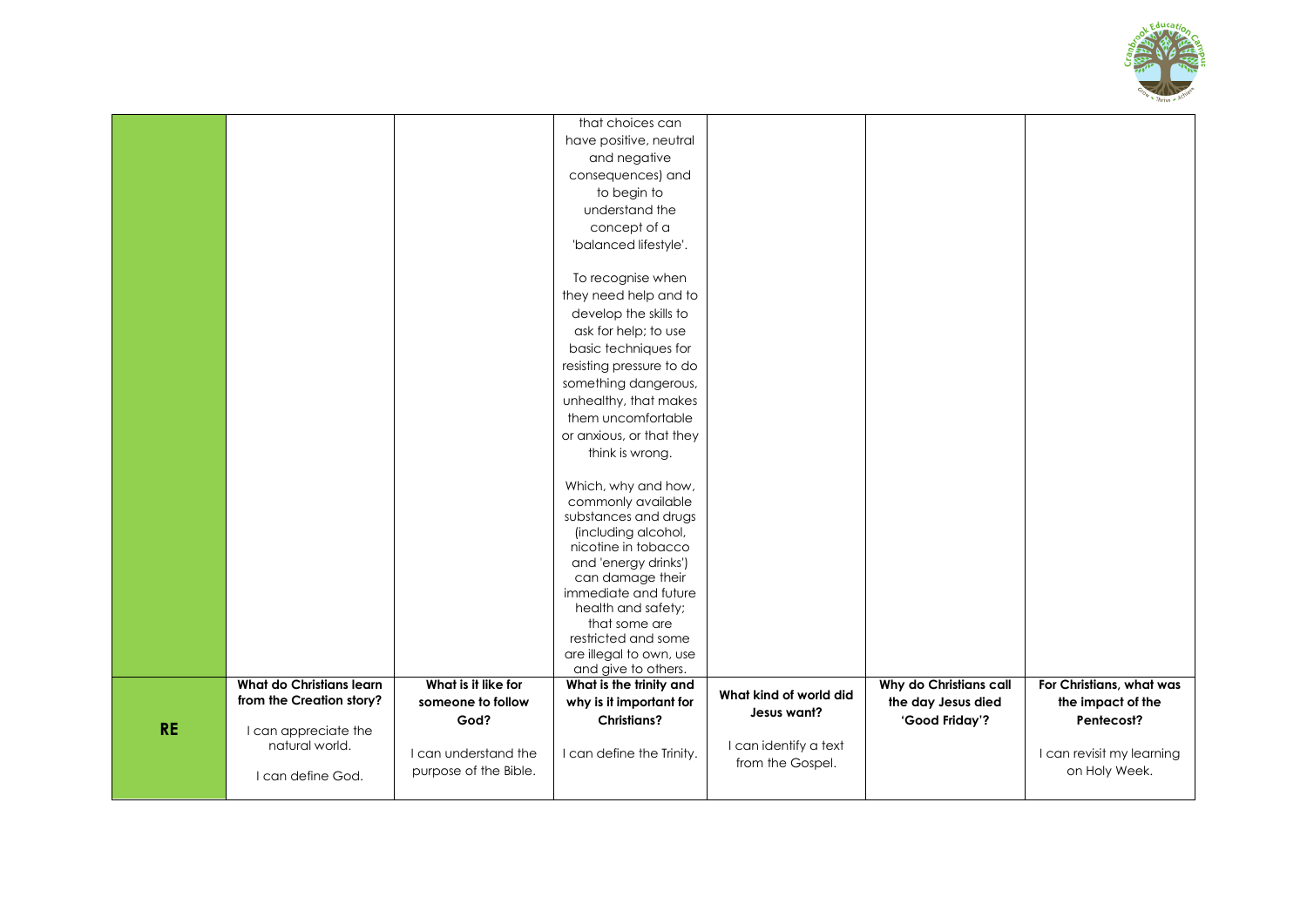

|           | can understand God as      | I can learn the story of  | I can explore the     | I can identify the       | I can revisit the story of | I can explore artwork      |
|-----------|----------------------------|---------------------------|-----------------------|--------------------------|----------------------------|----------------------------|
|           | Creator.                   | Noah.                     | Gospel of Matthew.    | Beatitudes and their     | Holy Week.                 | about the Pentecost.       |
|           |                            |                           |                       | purpose.                 |                            |                            |
|           | I can identify how         | I can understand          | I can explain the     |                          | I can imagine how          | I can learn about the      |
|           | Christians look after the  | God's covenant.           | symbolism of water.   | I can learn the story of | Mary felt during Holy      | Christian belief that the  |
|           | world.                     |                           |                       |                          |                            |                            |
|           |                            |                           |                       | when Jesus healed the    | Week.                      | world is God's kingdom.    |
|           | I can compare Christian    | I can recognise           |                       | blind man.               |                            |                            |
|           | views to non-Christian     | covenants that people     |                       |                          | I can learn how            | I can explore beliefs      |
|           | views.                     | make.                     | I can compare and     | I can learn the story of | Christians mark Holy       | about the Holy Spirit.     |
|           |                            |                           | contrast art about    | when Jesus healed the    | Week.                      |                            |
|           | I can explain why          | I can identify the        | baptism.              |                          |                            | I can identify how         |
|           | Christians say sorry to    |                           |                       | paralysed man.           |                            |                            |
|           |                            | promises made at a        |                       |                          | I can explore the          | Pentecost is celebrated    |
|           | God.                       | Christian wedding.        | I can write a baptism | I can learn the story of | emotions Christian         | by Christians.             |
|           |                            |                           | prayer.               | when Jesus fed the       | experience during Holy     |                            |
|           |                            | I can describe what it is |                       | 5000.                    | Week.                      | I can identify and explain |
|           |                            | like to follow God.       | I can use art to      |                          |                            | my own beliefs.            |
|           |                            |                           | express the Trinity.  | can explore Jesus'       | I can create a             |                            |
|           |                            |                           |                       | teachings about love.    | performance of Palm        |                            |
|           |                            |                           |                       |                          | Sunday with a group.       |                            |
|           |                            |                           |                       |                          |                            |                            |
|           |                            |                           |                       |                          |                            |                            |
|           |                            |                           |                       |                          |                            |                            |
|           |                            |                           |                       |                          |                            |                            |
|           |                            |                           |                       |                          |                            |                            |
|           | Hockey                     | <b>Tennis</b>             |                       | <b>Netball</b>           | <b>Basketball</b>          |                            |
|           | Run at speed over a        | Perform a side stepping   | <b>Gymnastics and</b> | Run at speed over a      | Run at speed over a        | <b>Athletics</b>           |
|           | distance. (Acquiring and   | gallop. (Acquiring and    | Dance                 | distance. (Acquiring     | distance. (Acquiring       | Run at speed over a        |
|           | developing skills)         | developing skills)        | Describe the          | and developing skills)   | and developing skills)     | distance. (Acquiring and   |
|           |                            |                           | differences between   |                          |                            | developing skills)         |
|           | Vary skills, actions and   | Understand that           | different body parts. | Vary skills, actions and | Vary skills, actions and   |                            |
|           | ideas and link these in    | determination and         | (Healthy bodies)      | ideas and link these in  | ideas and link these in    | Vary skills, actions and   |
|           | different ways to suit     | perseverance are          |                       | different ways to suit   | different ways to suit     | ideas and link these in    |
|           | different activities.      | needed to overcome        | Create a 'steps to    | different activities.    | different activities.      | different ways to suit     |
|           | (Applying skills and using | a challenge. (Healthy     | success' approach to  | (Applying skills and     | (Applying skills and       | different activities.      |
| <b>PE</b> | tactics)                   | mind)                     |                       | using tactics)           | using tactics)             | (Applying skills and using |
|           |                            |                           | achieving success.    |                          |                            | tactics)                   |
|           | See separate document      | Set more challenging      | (Healthy mind)        | See separate             | See separate               |                            |
|           | for swimming.              | goals and evaluate        |                       | document for             | document for               | Vary his/her responses to  |
|           |                            | his/her achievements.     |                       | swimming.                | swimming.                  | tactics, strategies and    |
|           | Vary his/her responses to  | (Healthy mind)            |                       |                          |                            | sequences used.            |
|           | tactics, strategies and    |                           | Balance on one foot.  | Vary his/her responses   | Vary his/her responses     | (Applying skills and using |
|           | sequences used.            | Describe the              | (Acquiring and        | to tactics, strategies   | to tactics, strategies     | tactics)                   |
|           | (Applying skills and using | differences between       | developing skills)    | and sequences used.      | and sequences used.        |                            |
|           | tactics)                   | different body parts.     |                       | (Applying skills and     | (Applying skills and       |                            |
|           |                            | (Healthy bodies)          |                       | using tactics)           | using tactics)             |                            |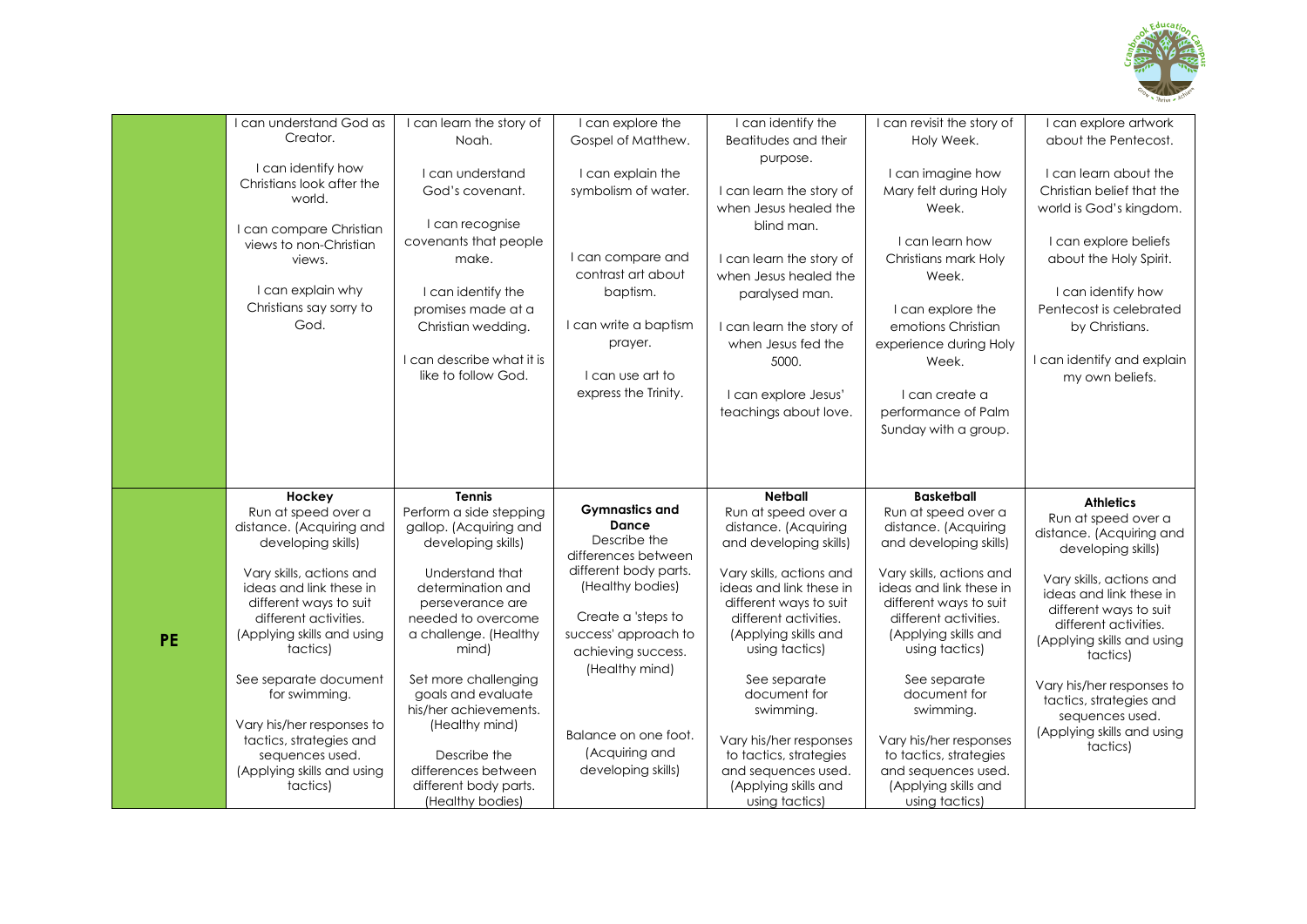

|                | Compare and contrast<br>his/her performance with<br>others. (Evaluating and<br>improving performance)<br>Understand how the<br>body protects the<br>internal organs and how<br>we give extra protection<br>during activities.<br>(Healthy bodies)                                                                                                                                     | Identify that exercise<br>helps our lungs and<br>heart and improves co-<br>ordination. (Healthy<br>bodies)<br>Identify the<br>importance of our<br>senses and explain<br>some of the difficulties<br>and dangers that we<br>could encounter if we<br>were to lose a sense.<br>(Healthy bodies) | Climb a set of wall<br>bars (or similar).<br>(Acquiring and<br>developing skills)<br>Vary skills, actions and<br>ideas and link these in<br>different ways to suit<br>different activities.<br>(Applying skills and<br>using tactics)<br>Compare and<br>contrast his/her<br>performance with<br>others. (Evaluating<br>and improving<br>performance) | Compare and contrast<br>his/her performance<br>with others. (Evaluating<br>and improving<br>performance)<br>Understand how the<br>body protects the<br>internal organs and<br>how we give extra<br>protection during<br>activities. (Healthy<br>bodies) | Compare and contrast<br>his/her performance<br>with others. (Evaluating<br>and improving<br>performance)<br>Understand how the<br>body protects the<br>internal organs and<br>how we give extra<br>protection during<br>activities. (Healthy<br>bodies) |                                                                                                                                                                                               |
|----------------|---------------------------------------------------------------------------------------------------------------------------------------------------------------------------------------------------------------------------------------------------------------------------------------------------------------------------------------------------------------------------------------|------------------------------------------------------------------------------------------------------------------------------------------------------------------------------------------------------------------------------------------------------------------------------------------------|------------------------------------------------------------------------------------------------------------------------------------------------------------------------------------------------------------------------------------------------------------------------------------------------------------------------------------------------------|---------------------------------------------------------------------------------------------------------------------------------------------------------------------------------------------------------------------------------------------------------|---------------------------------------------------------------------------------------------------------------------------------------------------------------------------------------------------------------------------------------------------------|-----------------------------------------------------------------------------------------------------------------------------------------------------------------------------------------------|
| <b>Spanish</b> | Show that he/she<br>recognises words and<br>phrases heard by<br>responding<br>appropriately.<br>Follow simple instructions<br>and link pictures or<br>actions to language.<br>When listening to stories,<br>rhymes or songs, join in<br>with repeated sections<br>and identify particular<br>phonemes and rhyming<br>Recognise some familiar<br>words and phrases in<br>written form. | Ask and answer simple<br>questions, for example<br>about personal<br>information.<br>Use mostly accurate<br>pronunciation and<br>speak clearly when<br>addressing an<br>audience.                                                                                                              | Repeat sentences<br>heard and make<br>simple adaptations to<br>them.<br>Use simple adjectives<br>such as colours and<br>sizes to describe things<br>in writing.<br>Use simple adjectives<br>such as colours and<br>sizes to describe things<br>orally.                                                                                               | Understand that nouns<br>may have different<br>genders and can<br>recognise clues to<br>identify this, such as the<br>difference in articles.                                                                                                           | Have basic<br>understanding of the<br>usual order of words in<br>sentences in the target<br>language.<br>Read some familiar<br>words aloud using<br>mostly accurate<br>pronunciation.<br>Write some single<br>words from memory.                        | Learn and remember<br>new words encountered<br>in reading.<br>Recognise the main<br>word classes e g nouns,<br>adjectives and verbs.<br>Record descriptive<br>sentences using a word<br>bank. |
|                | <b>Prehistoric Britain</b>                                                                                                                                                                                                                                                                                                                                                            | Villages, Towns and<br><b>Cities</b>                                                                                                                                                                                                                                                           | <b>The Shang Dynasty</b>                                                                                                                                                                                                                                                                                                                             | <b>Mountains, Volcanoes</b><br>and Earthquakes                                                                                                                                                                                                          | <b>Ancient Greece</b>                                                                                                                                                                                                                                   | Weather and the Water<br>Cycle                                                                                                                                                                |